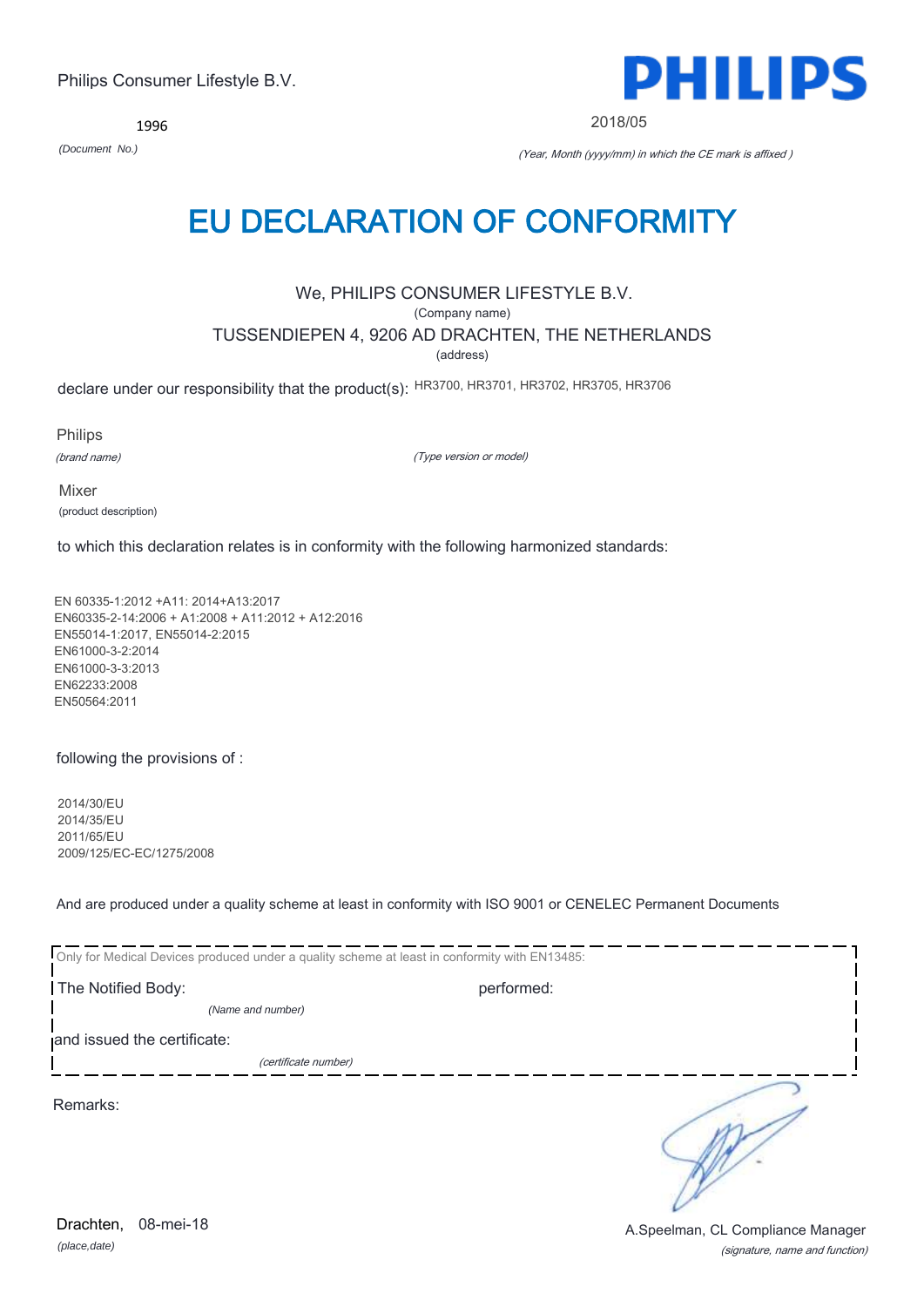1996



#### 2018/05

*(Document No. /Bericht Nr. )* (Year, Month (yyyy/mm) in which the CE mark is affixed /Jahr der CE Zeichenerteilung )

## EU DECLARATION OF CONFORMITY

(EG - Konformitätserklärung)

## We, PHILIPS CONSUMER LIFESTYLE B.V.

(Company name / Name)

TUSSENDIEPEN 4, 9206 AD DRACHTEN, THE NETHERLANDS

(address / Anschrift)

declare under our responsibility that the product(s) HR3700, HR3701, HR3702, HR3705, HR3706

erklären als Verantwortliche, daß folgende(s) elektrische(n) Produkt(e)

Philips

(brand name, Markenname)

(Type version or model, Typenbezeichnung oder Modell )

Mixer

(product description, Produktbezeichnung)

to which this declaration relates is in conformity with the following harmonized standards: (auf die sich diese Konformitätserklärung bezieht, allen nachstehenden hamonisierten Normen entspricht.)

EN 60335-1:2012 +A11: 2014+A13:2017 EN60335-2-14:2006 + A1:2008 + A11:2012 + A12:2016 EN55014-1:2017, EN55014-2:2015 EN61000-3-2:2014 EN61000-3-3:2013 EN62233:2008 EN50564:2011

## following the provisions of :

(Entsprechend den Bestimmungen der)

2014/30/EU 2014/35/EU 2011/65/EU 2009/125/EC-EC/1275/2008

And are produced under a quality scheme at least in conformity with ISO 9001 or CENELEC Permanent Documents (und die gemäß eines Qualitätsystems produziert werden, dass mindestens der ISO 9001 oder CENELEC Permanent Documents entspricht)

|                                         | Only for Medical Devices produced under a quality scheme at least in conformity with EN13485: |                            |                                                             |
|-----------------------------------------|-----------------------------------------------------------------------------------------------|----------------------------|-------------------------------------------------------------|
| The Notified Body:<br>(benannte Stelle) | (Name and number/ Name und Kennnummer)                                                        | performed:<br>(ausgeführt) | (description of intervention / Beschreibung des Verfahrens) |
| and issued the certificate:             |                                                                                               |                            |                                                             |
| (und stellen das Zertifikat)            | (certificate number / Zertifikatnummer)                                                       |                            |                                                             |
| Remarks:                                |                                                                                               |                            |                                                             |

(signature, name and function / Unterschrift, Name und Funktion des Unterzeichners ) A.Speelman, CL Compliance Manager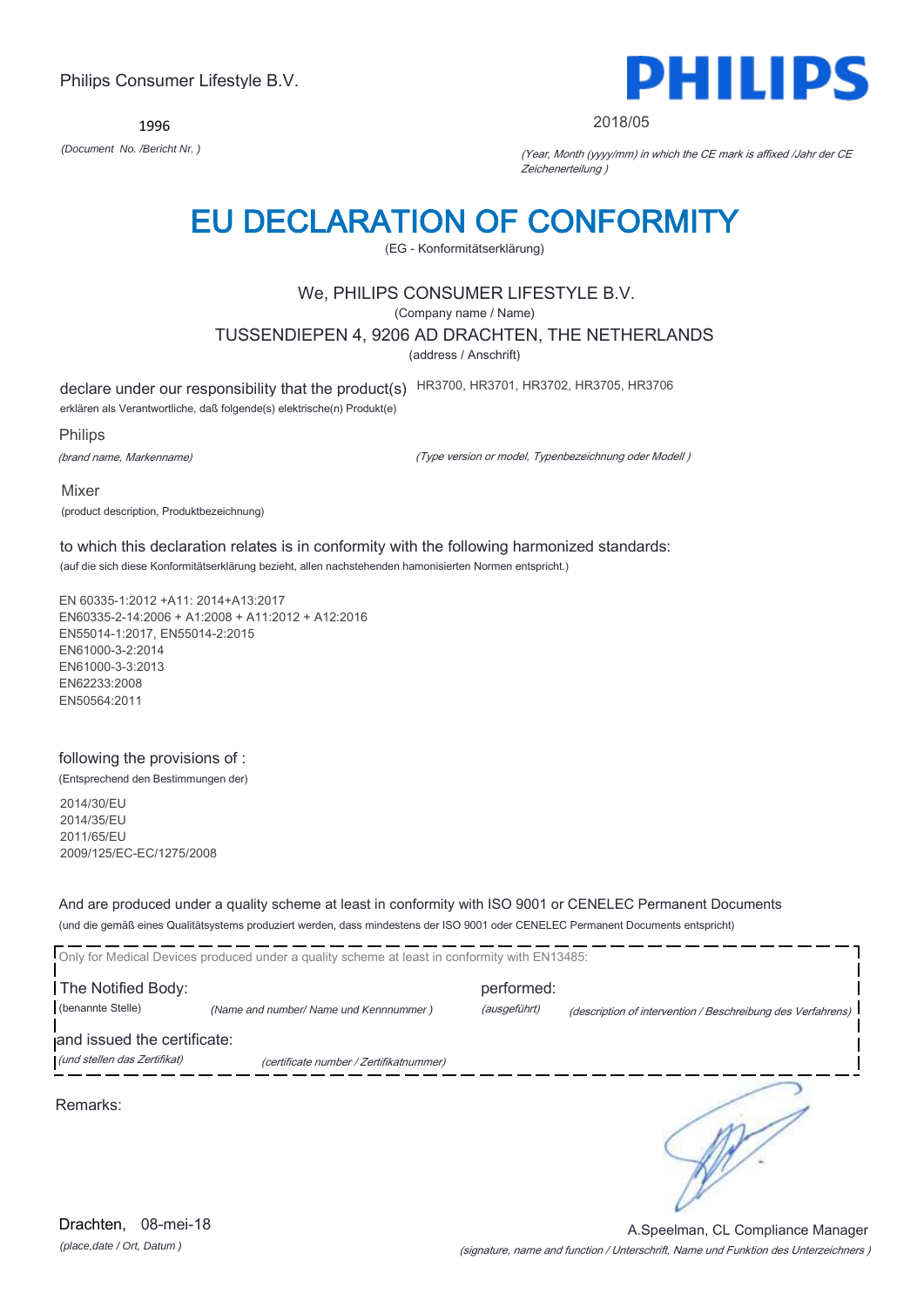*(place,date / lieu, date)* Drachten. 08-mei-18

(signature, name and function / signature, nom et fonction) A.Speelman, CL Compliance Manager

## Philips Consumer Lifestyle B.V.

1996

*(Document No. / Numéro du document)* (Year, Month (yyyy/mm) in which the CE mark is affixed / Année/mois (aaaa/mm) au cours de laquelle le marquage CE a été apposé)

2018/05

## EU DECLARATION OF CONFORMITY

(DECLARATION DE CONFORMITE CE)

## We, PHILIPS CONSUMER LIFESTYLE B.V.

(Company name / Nom de l'entreprise)

TUSSENDIEPEN 4, 9206 AD DRACHTEN, THE NETHERLANDS

(address / adresse)

declare under our responsibility that the product(s) HR3700, HR3701, HR3702, HR3705, HR3706

(déclarons sous notre propre responsabilité que le(s) produit(s))

Philips

(brand name, nom de la marque)

(Type version or model, référence ou modèle)

Mixer (product description, description du produit)

to which this declaration relates is in conformity with the following harmonized standards: (auquel cette déclaration se rapporte, est conforme aux normes harmonisées suivantes)

EN 60335-1:2012 +A11: 2014+A13:2017 EN60335-2-14:2006 + A1:2008 + A11:2012 + A12:2016 EN55014-1:2017, EN55014-2:2015 EN61000-3-2:2014 EN61000-3-3:2013 EN62233:2008 EN50564:2011

### following the provisions of :

(conformément aux exigences essentielles et autres dispositions pertinentes de:)

2014/30/EU 2014/35/EU 2011/65/EU 2009/125/EC-EC/1275/2008

And are produced under a quality scheme at least in conformity with ISO 9001 or CENELEC Permanent Documents (Et sont fabriqués conformément à une qualité au moins conforme à la norme ISO 9001 ou aux Documents Permanents CENELEC)

Only for Medical Devices produced under a quality scheme at least in conformity with EN13485: The Notified Body: performed: (L'Organisme Notifié) *(Name and number/ nom et numéro)* (a effectué) (description of intervention / description de 'intervention) and issued the certificate: (et a délivré le certificat) (certificate number / numéro du certificat) ∍ Remarks:

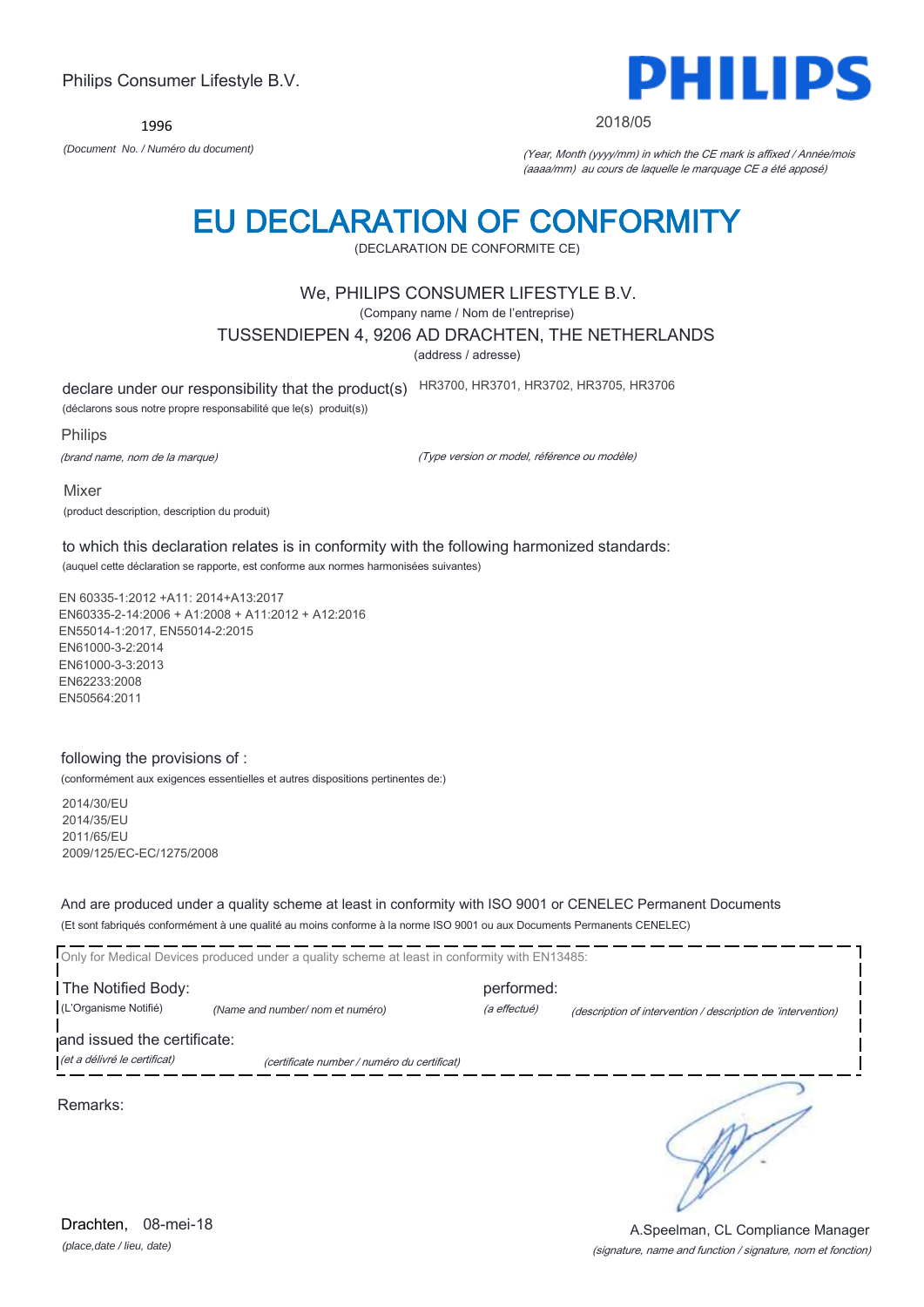1996

## EU DECLARATION OF CONFORMITY

(Europeese Conformiteitsverklaring)

## We, PHILIPS CONSUMER LIFESTYLE B.V.

(Company name / Bedrijfsnaam)

TUSSENDIEPEN 4, 9206 AD DRACHTEN, THE NETHERLANDS

(address / adres)

declare under our responsibility that the product(s) HR3700, HR3701, HR3702, HR3705, HR3706

(verklaren dat onder onze verantwoordelijkheid de product(en))

Philips

(brand name, merknaam)

(Type version or model, typenummer of model)

Mixer (product description, productbeschrijving)

to which this declaration relates is in conformity with the following harmonized standards: (waar deze verklaring betrekking op heeft voldoen aan de volgende geharmoniseerde standaarden)

EN 60335-1:2012 +A11: 2014+A13:2017 EN60335-2-14:2006 + A1:2008 + A11:2012 + A12:2016 EN55014-1:2017, EN55014-2:2015 EN61000-3-2:2014 EN61000-3-3:2013 EN62233:2008 EN50564:2011

### following the provisions of :

(volgens de voorwaarden van:)

2014/30/EU 2014/35/EU 2011/65/EU 2009/125/EC-EC/1275/2008

And are produced under a quality scheme at least in conformity with ISO 9001 or CENELEC Permanent Documents (En worden geproduceerd volgens een kwaliteitsprogramma wat minimaal overeenkomt met ISO9001 of de CENELEC permanente documenten)

Only for Medical Devices produced under a quality scheme at least in conformity with EN13485: The Notified Body: performed: (Notified Body) *(Name and number/ Naam en nummer)* (heeft uitgevoerd) (description of intervention / uitgevoerd testprotocol) and issued the certificate: (en heeft een certificaat uitgegeven) (certificate number / nummer van het certificaat)



∍

PHILII

#### 2018/05

waarin de CE markering is uitgegeven)



(signature, name and function / handtekening, naam en functie) A.Speelman, CL Compliance Manager

*(Document No. / Documentnummer)* (Year, Month (yyyy/mm) in which the CE mark is affixed / Jaar, maand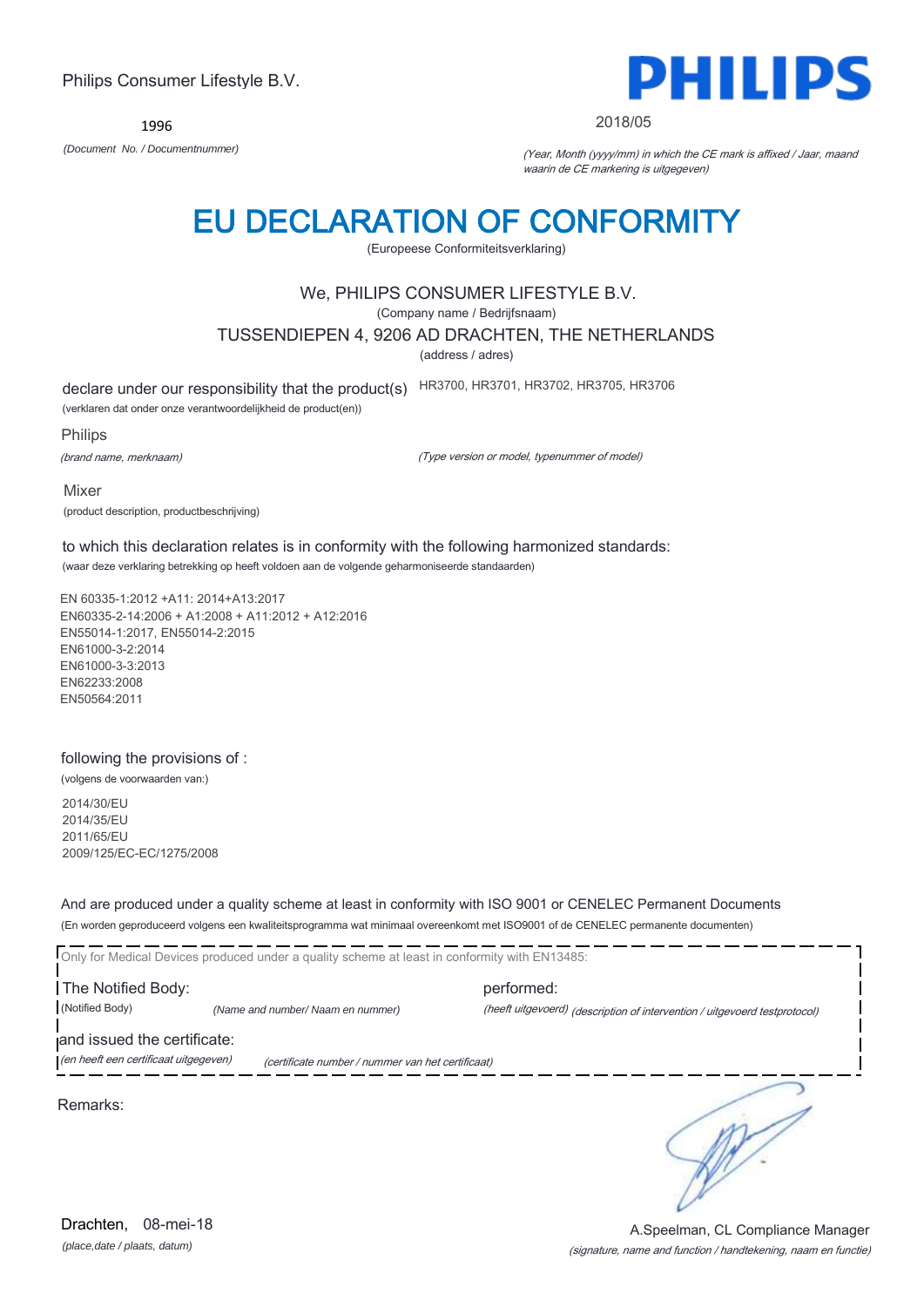1996



#### 2018/05

*(Document No. / Číslo zprávy)* (Year, Month (yyyy/mm) in which the CE mark is affixed / Rok udělění známky CE)

## EU DECLARATION OF CONFORMITY

(Prohlášení o shodě v EU)

## We, PHILIPS CONSUMER LIFESTYLE B.V.

(Company name / Jméno)

TUSSENDIEPEN 4, 9206 AD DRACHTEN, THE NETHERLANDS

(address / adresa)

declare under our responsibility that the product(s) HR3700, HR3701, HR3702, HR3705, HR3706

(Prohlašujeme na svou odpovědnost, že elektrický výrobek)

Philips

(brand name, značka)

(Type version or model, Typ verze nebo model)

Mixer (product description, popis výrobku)

to which this declaration relates is in conformity with the following harmonized standards: (na nějž se toto prohlášení vztahuje, je ve shodě s následujícími harmonizovanými normami:)

EN 60335-1:2012 +A11: 2014+A13:2017 EN60335-2-14:2006 + A1:2008 + A11:2012 + A12:2016 EN55014-1:2017, EN55014-2:2015 EN61000-3-2:2014 EN61000-3-3:2013 EN62233:2008 EN50564:2011

### following the provisions of :

(Následovaných ustanoveními Směrnic:)

2014/30/EU 2014/35/EU 2011/65/EU 2009/125/EC-EC/1275/2008

And are produced under a quality scheme at least in conformity with ISO 9001 or CENELEC Permanent Documents (A jsou vyráběny v systému řízení kvality minimálně ve shodě s ISO 9001 nebo)

|                             | Only for Medical Devices produced under a quality scheme at least in conformity with EN13485: |            |                                               |
|-----------------------------|-----------------------------------------------------------------------------------------------|------------|-----------------------------------------------|
| The Notified Body:          |                                                                                               | performed: |                                               |
| (Kompetentní orgán)         | (Name and number/ Název a číslo)                                                              | (provedl)  | (description of intervention / popis operace) |
| and issued the certificate: |                                                                                               |            |                                               |
| (a vydal certifikát,)       | (certificate number / číslo certifikátu)                                                      |            |                                               |
| Remarks:                    |                                                                                               |            |                                               |

*(place,date / místo, datum)* Drachten, 08-mei-18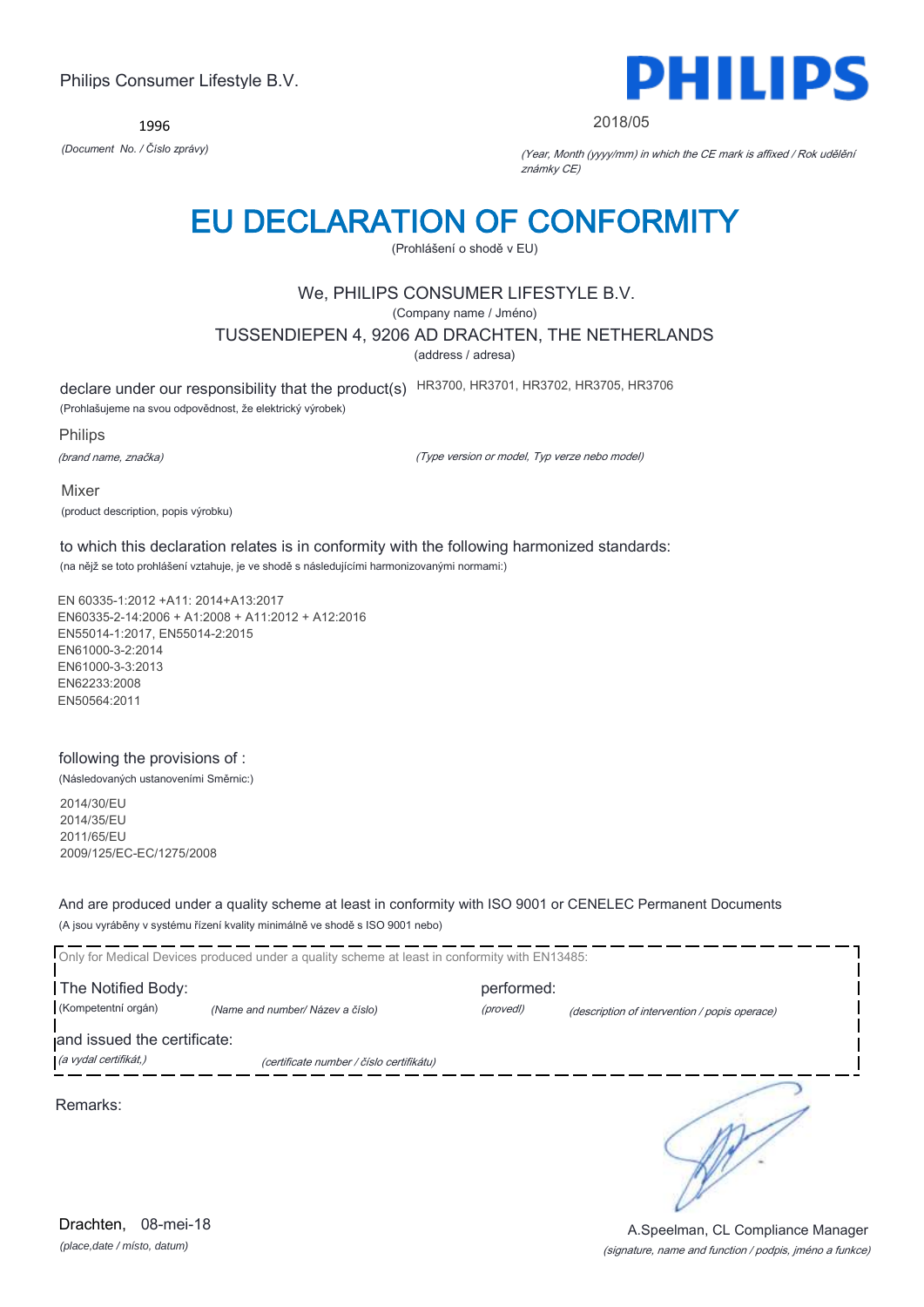1996

Philips Consumer Lifestyle B.V.



#### 2018/05

*(Document No. / Rapportnummer)* (Year, Month (yyyy/mm) in which the CE mark is affixed / Årstal for påhæftning af CE-mærkningen)

## EU DECLARATION OF CONFORMITY

(EU KONFORMITETSERKLÆRING)

### We, PHILIPS CONSUMER LIFESTYLE B.V.

(Company name / Virksomhedens navn)

TUSSENDIEPEN 4, 9206 AD DRACHTEN, THE NETHERLANDS

(address / adresse)

declare under our responsibility that the product(s) HR3700, HR3701, HR3702, HR3705, HR3706

(Erklærer i henhold til vores ansvar, at de(t) elektriske produkt(er))

#### Philips

(brand name, navn på varemærke)

(Type version or model, type eller model)

Mixer (product description, produktbeskrivelse)

to which this declaration relates is in conformity with the following harmonized standards: (til hvilke(t) denne erklæring relaterer sig, er i konformitet med følgende harmoniserede standarder)

EN 60335-1:2012 +A11: 2014+A13:2017 EN60335-2-14:2006 + A1:2008 + A11:2012 + A12:2016 EN55014-1:2017, EN55014-2:2015 EN61000-3-2:2014 EN61000-3-3:2013 EN62233:2008 EN50564:2011

#### following the provisions of :

(Opfylder de ufravigelige krav og øvrige forskrifter i)

2014/30/EU 2014/35/EU 2011/65/EU 2009/125/EC-EC/1275/2008

And are produced under a quality scheme at least in conformity with ISO 9001 or CENELEC Permanent Documents (Og er produceret i en kvalitet, der, som minimum, opfylder kravene i ISO 9001-standarden eller CENELEC's permanente dokumenter)

Only for Medical Devices produced under a quality scheme at least in conformity with EN13485: The Notified Body: example and the performed: (Det Notificerede Organ) *(Name and number/ Navn og nummer)* (har gennemført) (description of intervention / beskrivelse af intervention) and issued the certificate: (og udstedt erklæringen) (certificate number / erklæringsnummer)

Remarks:

∍

*(place,date / sted, dato)* Drachten. 08-mei-18

(signature, name and function / Signatur, navn og titel) A.Speelman, CL Compliance Manager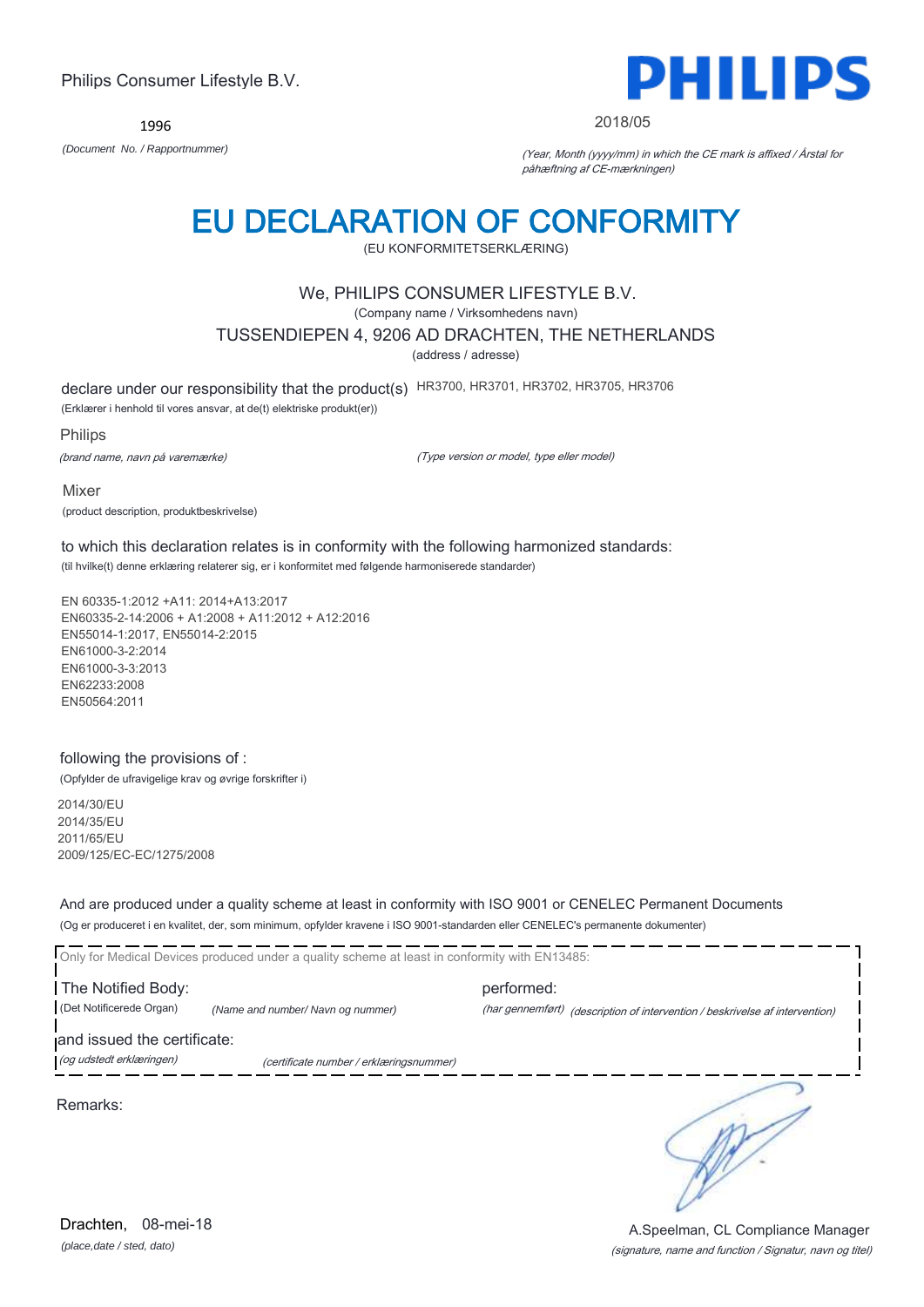1996

## EU DECLARATION OF CONFORMITY

(EU DECLARACIÓN CE DE CONFORMIDAD)

## We, PHILIPS CONSUMER LIFESTYLE B.V.

(Company name / Nombre compaña )

### TUSSENDIEPEN 4, 9206 AD DRACHTEN, THE NETHERLANDS

(address / dirección )

declare under our responsibility that the product(s):

(Declaramos bajo nuestra propia responsabilidad que el (los) producto(s):

Philips

(brand name, nombre de la marca)

(Type version or model, Referencia o modelo)

HR3700, HR3701, HR3702, HR3705, HR3706

Mixer

(product description, descripción del producto )

to which this declaration relates is in conformity with the following harmonized standards: (Al que hace referencia esta declaración cumple con las siguientes normas armonizadas)

EN 60335-1:2012 +A11: 2014+A13:2017 EN60335-2-14:2006 + A1:2008 + A11:2012 + A12:2016 EN55014-1:2017, EN55014-2:2015 EN61000-3-2:2014 EN61000-3-3:2013 EN62233:2008 EN50564:2011

### following the provisions of :

(Siguiendo las disposiciones relativas a:)

2014/30/EU 2014/35/EU 2011/65/EU 2009/125/EC-EC/1275/2008

And are produced under a quality scheme at least in conformity with ISO 9001 or CENELEC Permanent Documents (Y se fabrican conforme a una calidad al menos conforme a la norma ISO 9001 o a los Documentos Permanentes CENELEC)

|                                                           | <b>I</b> Only for Medical Devices produced under a quality scheme at least in conformity with EN13485: |                            |                                                                |
|-----------------------------------------------------------|--------------------------------------------------------------------------------------------------------|----------------------------|----------------------------------------------------------------|
| The Notified Body:<br>(El organismo notificado)           | (Name and number/Nombre y número)                                                                      | performed:<br>(realizador) | (description of intervention / descripción de la intervención) |
| and issued the certificate:<br>(Y expidió el certificado) | (certificate number / número de certificado)                                                           |                            |                                                                |
| Remarks:                                                  |                                                                                                        |                            |                                                                |

(signature, name and function / firma, nombre y cargo )

A.Speelman, CL Compliance Manager



#### 2018/05

*(Document No. / Documento nº.)* (Year, Month (yyyy/mm) in which the CE mark is affixed / Año en el que se incluye el marcado CE))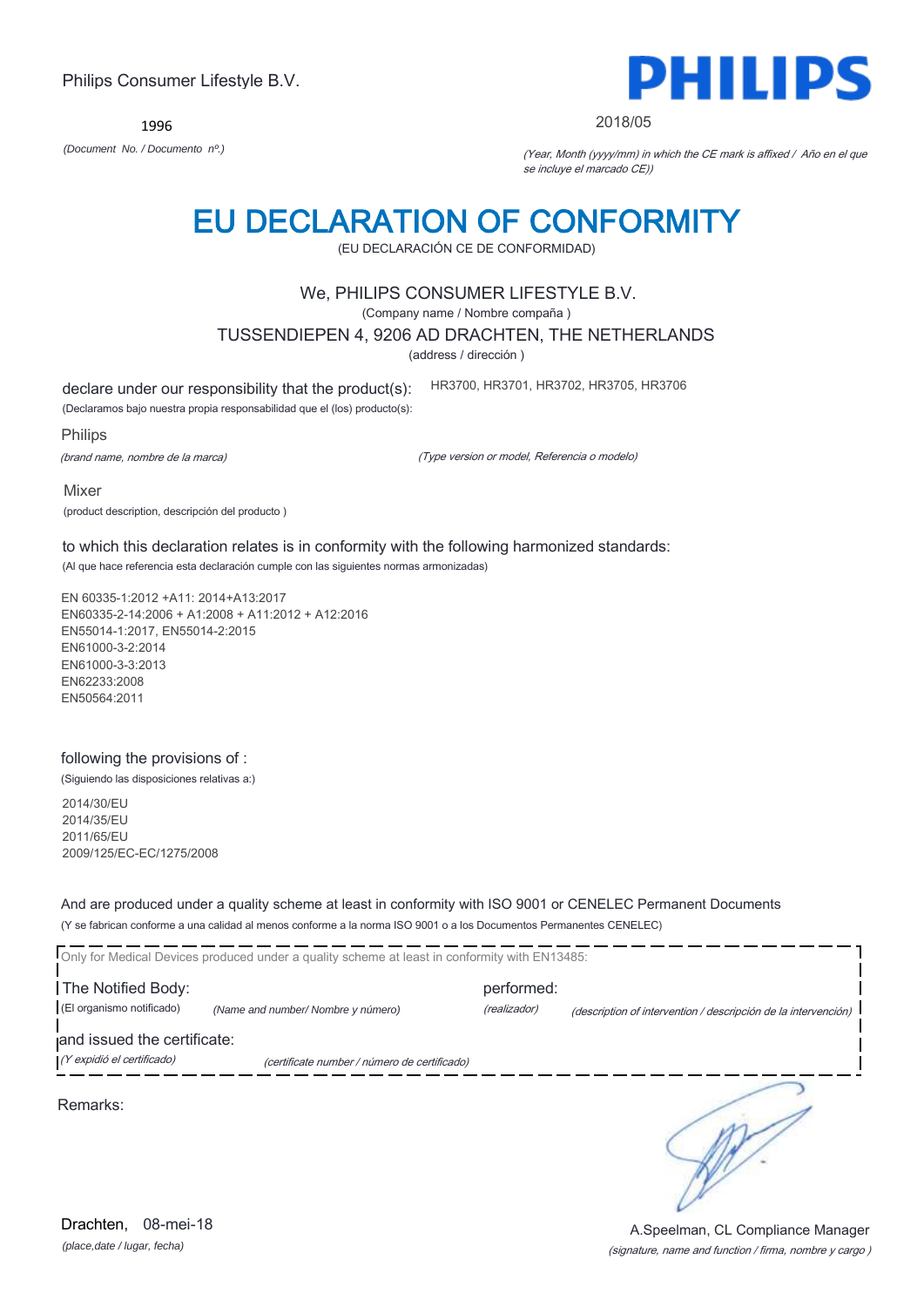1996



#### 2018/05

*(Document No. / Raportti nr.)* (Year, Month (yyyy/mm) in which the CE mark is affixed / CE merkinnän myöntämisvuosi)

## EU DECLARATION OF CONFORMITY

(Vaatimustenmukaisuusvakuutus)

## We, PHILIPS CONSUMER LIFESTYLE B.V.

(Company name / Nimi)

TUSSENDIEPEN 4, 9206 AD DRACHTEN, THE NETHERLANDS

(address / Osoite)

declare under our responsibility that the product(s) HR3700, HR3701, HR3702, HR3705, HR3706

(Ilmoitus seuraavista vastuullamme olevista sähkötuotteista:)

Philips

(brand name, Brändinimi)

(Type version or model, Tyypi, versio tai malli)

Mixer (product description, Tuotekuvaus)

to which this declaration relates is in conformity with the following harmonized standards: (Tämä vakuutus on yhdenmukainen seuraavien harmonisointistandardien kanssa)

EN 60335-1:2012 +A11: 2014+A13:2017 EN60335-2-14:2006 + A1:2008 + A11:2012 + A12:2016 EN55014-1:2017, EN55014-2:2015 EN61000-3-2:2014 EN61000-3-3:2013 EN62233:2008 EN50564:2011

## following the provisions of :

(Seuraavien määräysten mukaisesti)

2014/30/EU 2014/35/EU 2011/65/EU 2009/125/EC-EC/1275/2008

And are produced under a quality scheme at least in conformity with ISO 9001 or CENELEC Permanent Documents (Ja on tuotettu seuraavien laatujärjestelmien mukaisesti : ISO 9001 ja CENELEC asiakirjat)

|                                                     | Only for Medical Devices produced under a quality scheme at least in conformity with EN13485: |                             |                                                     |
|-----------------------------------------------------|-----------------------------------------------------------------------------------------------|-----------------------------|-----------------------------------------------------|
| The Notified Body:<br>(Ilmoitettu laitos)           | (Name and number/ Nimi ja numero)                                                             | performed:<br>(suoritetaan) | (description of intervention / toimenpiteen kuvaus) |
| and issued the certificate:<br>(Todistuksen antaja) | (certificate number / Sertifikaatin numero)                                                   |                             |                                                     |
| Remarks:                                            |                                                                                               |                             |                                                     |

*(place,date / paikka, päiväys)* Drachten, 08-mei-18

#### (signature, name and function / Allekirjoitus, nimi ja asema) A.Speelman, CL Compliance Manager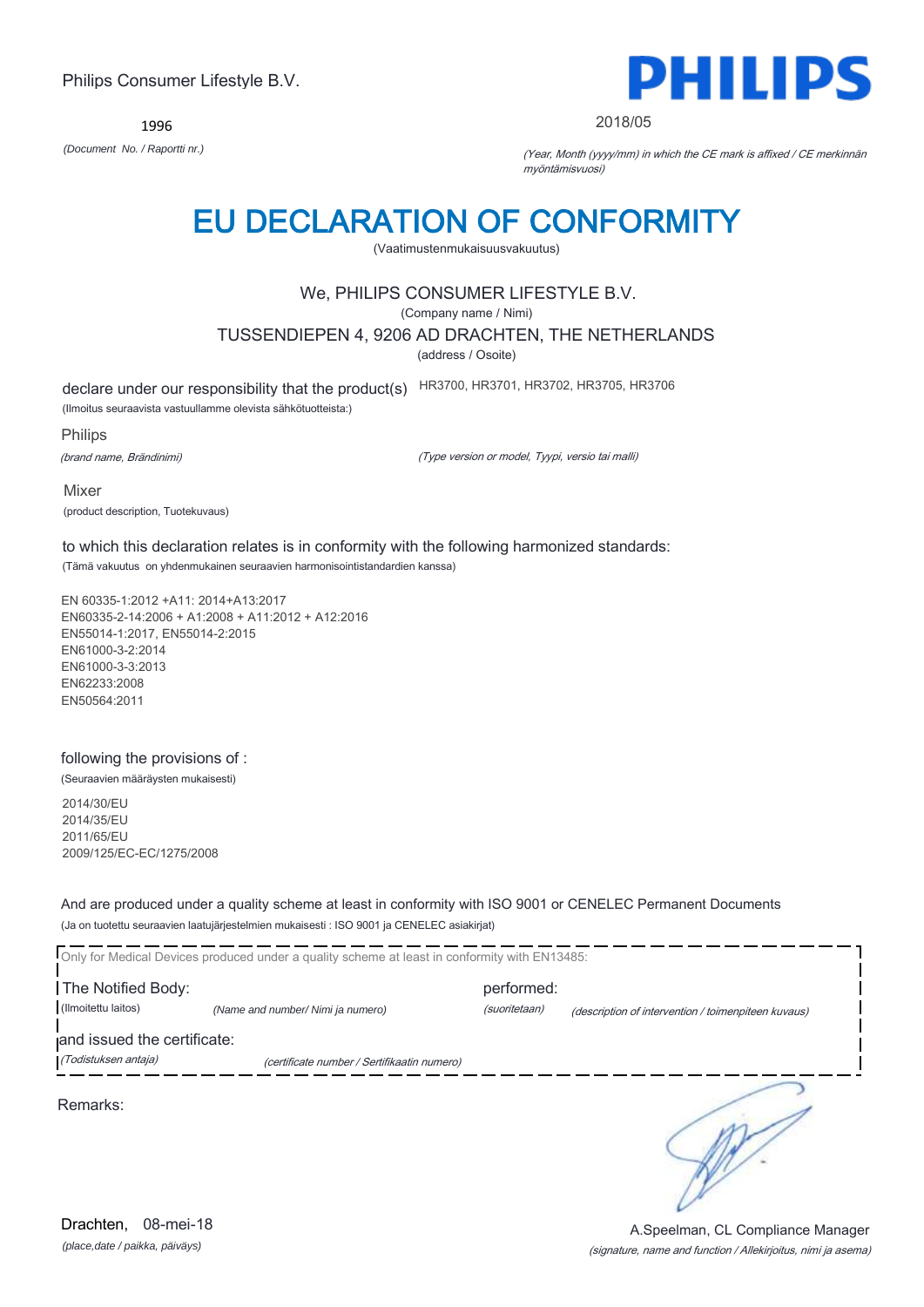(signature, name and function / aláírás, név és beosztás)

Philips Consumer Lifestyle B.V.

1996

## EU DECLARATION OF CONFORMITY

(EC MEGFELELŐSÉGI NYILATKOZAT)

## We, PHILIPS CONSUMER LIFESTYLE B.V.

(Company name / Név)

TUSSENDIEPEN 4, 9206 AD DRACHTEN, THE NETHERLANDS

(address / cím)

declare under our responsibility that the product(s)

(Felelőssége tudatában nyilatkozik, hogy az alábbi elektronikai termék(ek))

Philips

(brand name, márkanév)

(Type version or model, Típusváltozat vagy modell)

HR3700, HR3701, HR3702, HR3705, HR3706

Mixer

(product description, termék megnevezése)

to which this declaration relates is in conformity with the following harmonized standards: (Az ezen nyilatkozatban foglaltak szerint megfelel(nek) a következő harmonizált szabványoknak)

EN 60335-1:2012 +A11: 2014+A13:2017 EN60335-2-14:2006 + A1:2008 + A11:2012 + A12:2016 EN55014-1:2017, EN55014-2:2015 EN61000-3-2:2014 EN61000-3-3:2013 EN62233:2008 EN50564:2011

## following the provisions of :

(Követve a következő ajánlásokat)

2014/30/EU 2014/35/EU 2011/65/EU 2009/125/EC-EC/1275/2008

And are produced under a quality scheme at least in conformity with ISO 9001 or CENELEC Permanent Documents (legalább az ISO 9001-nek megfelelően vagy)

|                                | Only for Medical Devices produced under a quality scheme at least in conformity with EN13485: |              |                                                    |
|--------------------------------|-----------------------------------------------------------------------------------------------|--------------|----------------------------------------------------|
| The Notified Body:             |                                                                                               | performed:   |                                                    |
| (Bejelentett testület)         | (Name and number/Név és szám)                                                                 | (teljesítve) | (description of intervention / intézkedés leírása) |
| and issued the certificate:    |                                                                                               |              |                                                    |
| (és a kibocsátott tanúsítvány) | (certificate number / tanúsítvány száma)                                                      |              |                                                    |
| Remarks:                       |                                                                                               |              |                                                    |

# PHILIPS

2018/05

*(Document No. / Jelentés száma)* (Year, Month (yyyy/mm) in which the CE mark is affixed / A CE jelzés feltüntetésének éve)



A.Speelman, CL Compliance Manager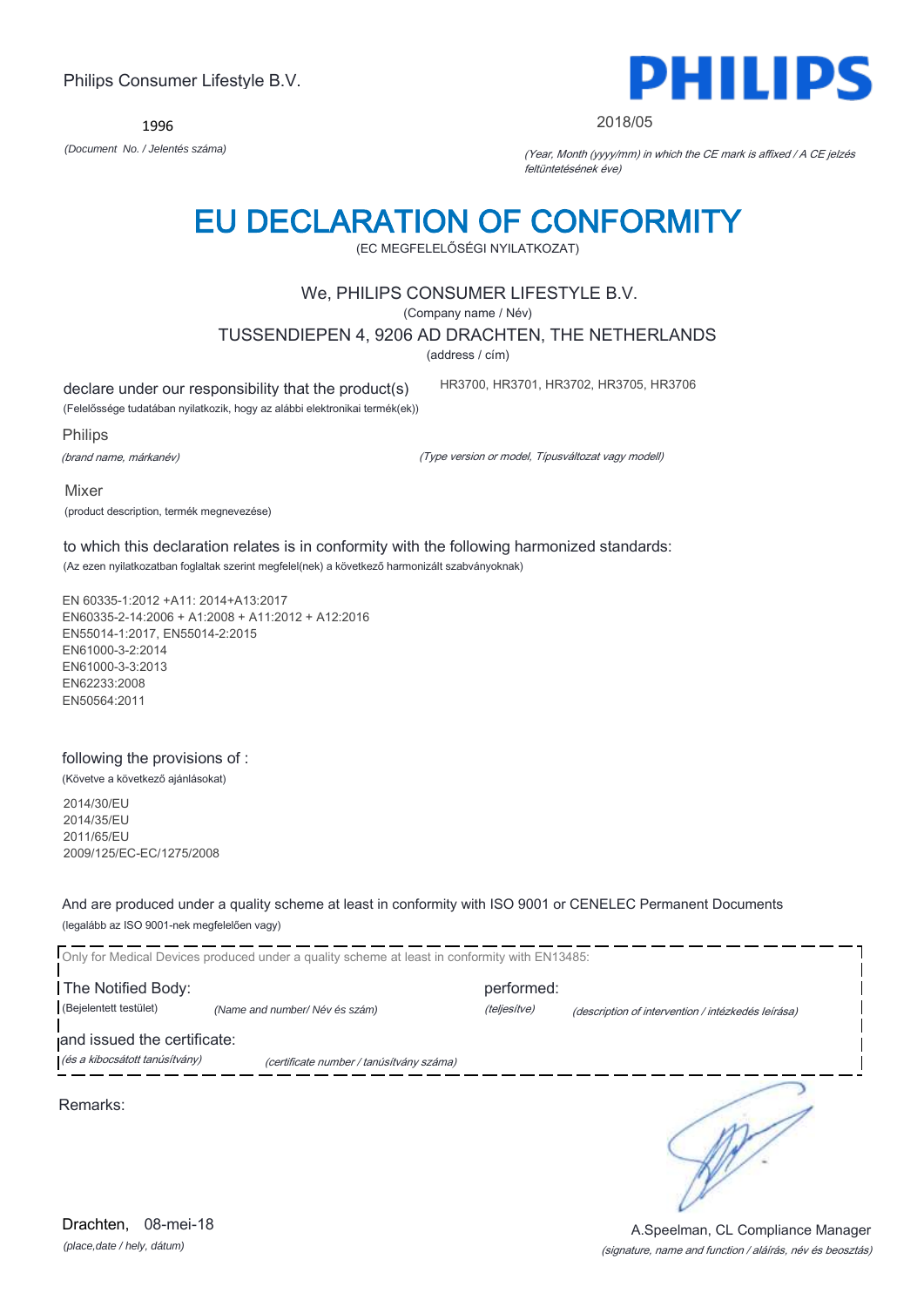1996



#### 2018/05

*(Document No. / Report Numero )* (Year, Month (yyyy/mm) in which the CE mark is affixed / Anno di apposizione della marcatura CE)

## EU DECLARATION OF CONFORMITY

(DICHIARAZIONE DI CONFORMITA' CE )

## We, PHILIPS CONSUMER LIFESTYLE B.V.

(Company name / denominazione sociale)

TUSSENDIEPEN 4, 9206 AD DRACHTEN, THE NETHERLANDS

(address / sede)

declare under our responsibility that the product(s): HR3700, HR3701, HR3702, HR3705, HR3706

(dichiara sotto la propria responsabilità che il /i Prodotto /i elettrico/i)

Philips

(brand name, marchio)

(Type version or model, modello o versione )

Mixer (product description, descrizione del prodotto)

to which this declaration relates is in conformity with the following harmonized standards: (al quale la presente dichiarazione si riferisce è conforme alle seguenti norme tecniche armonizzate)

EN 60335-1:2012 +A11: 2014+A13:2017 EN60335-2-14:2006 + A1:2008 + A11:2012 + A12:2016 EN55014-1:2017, EN55014-2:2015 EN61000-3-2:2014 EN61000-3-3:2013 EN62233:2008 EN50564:2011

### following the provisions of :

(secondo le disposizioni della )

2014/30/EU 2014/35/EU 2011/65/EU 2009/125/EC-EC/1275/2008

And are produced under a quality scheme at least in conformity with ISO 9001 or CENELEC Permanent Documents (e i processi produttivi seguono un sistema qualità conforme almeno alla norma ISO 9001 o ai documenti permanenti CENELEC)

|                                                           | Only for Medical Devices produced under a quality scheme at least in conformity with EN13485: |                             |                                                             |
|-----------------------------------------------------------|-----------------------------------------------------------------------------------------------|-----------------------------|-------------------------------------------------------------|
| The Notified Body:<br>(L'ente certificatore notificato)   | (Name and number/ denominazione e numero)                                                     | performed:<br>(ha eseguito) | (description of intervention / descrizione dell'intervento) |
| and issued the certificate:<br>(ed emesso il certificato) | (certificate number / numero del certificato)                                                 |                             |                                                             |
| Remarks:                                                  |                                                                                               |                             |                                                             |

(signature, name and function / firma , nome e funzione) A.Speelman, CL Compliance Manager

*(place,date / luogo e data)* Drachten, 08-mei-18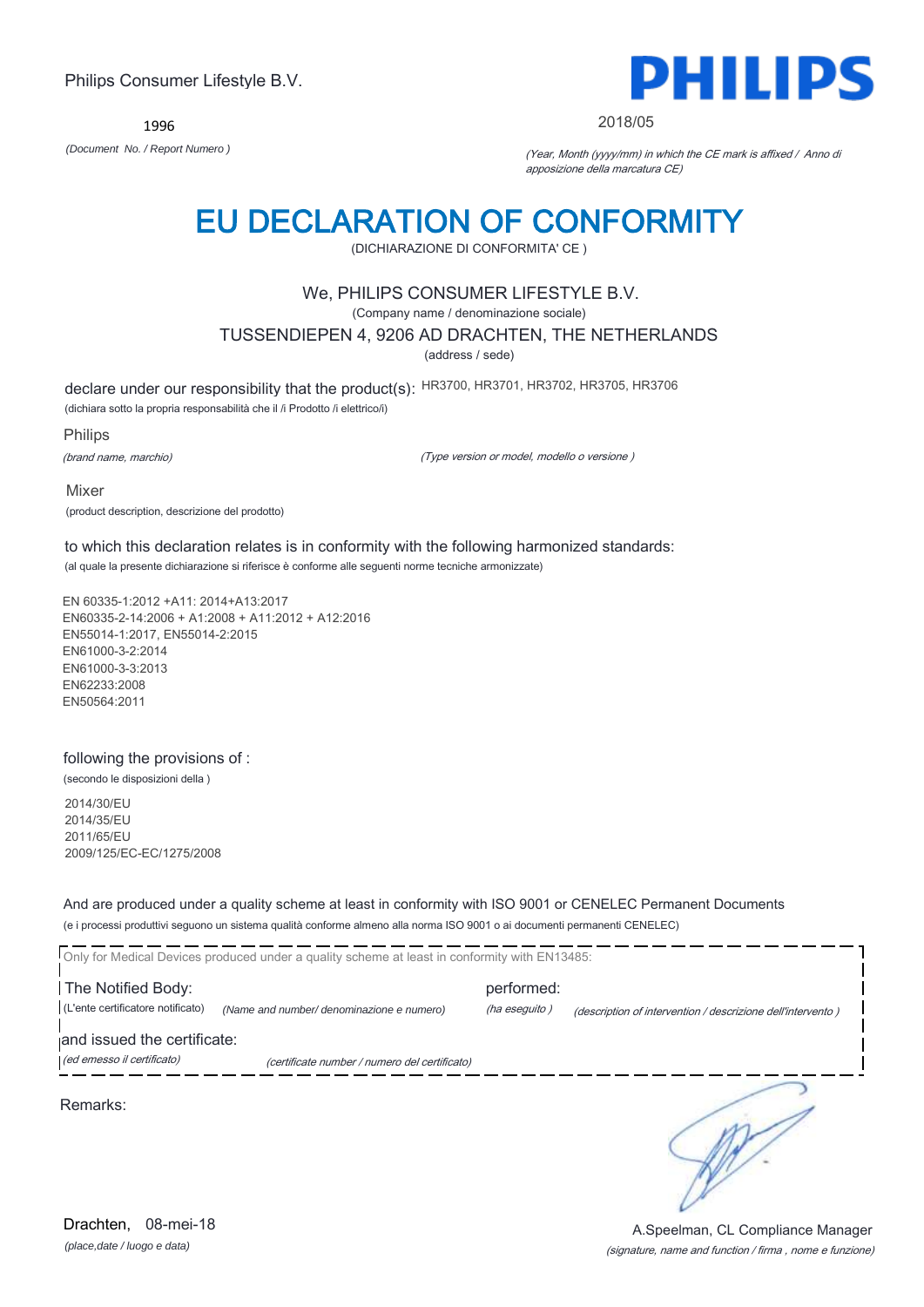1996



#### 2018/05

*(Document No. / Pranešimo Nr.)* (Year, Month (yyyy/mm) in which the CE mark is affixed / Metai, kada CE patvirtino)

# EU DECLARATION OF CONFORMITY

(EC ATITIKTIES DEKLARACIJA)

### We, PHILIPS CONSUMER LIFESTYLE B.V.

(Company name / Pavadinimas)

TUSSENDIEPEN 4, 9206 AD DRACHTEN, THE NETHERLANDS

(address / adresas)

declare under our responsibility that the product(s) HR3700, HR3701, HR3702, HR3705, HR3706

(Deklaruojame, kad elektronikos gaminys (-iai):)

Philips

(brand name, firmos ženklo pavadinimas )

(Type version or model, Tipas arba modelis)

Mixer

(product description, gaminio aprašymas)

to which this declaration relates is in conformity with the following harmonized standards:

(Pagal šią deklaraciją atitinka toliau nurodytus standartus:)

EN 60335-1:2012 +A11: 2014+A13:2017 EN60335-2-14:2006 + A1:2008 + A11:2012 + A12:2016 EN55014-1:2017, EN55014-2:2015 EN61000-3-2:2014 EN61000-3-3:2013 EN62233:2008 EN50564:2011

### following the provisions of :

(Atitinka tokias nuostatas:)

2014/30/EU 2014/35/EU 2011/65/EU 2009/125/EC-EC/1275/2008

And are produced under a quality scheme at least in conformity with ISO 9001 or CENELEC Permanent Documents (Pagaminta atitinkant visus kokybės reikalavimus pagal ISO 9001 ar CENELEC nuolatinius dokumentus)

|                             | Only for Medical Devices produced under a quality scheme at least in conformity with EN13485: |            |                                                         |
|-----------------------------|-----------------------------------------------------------------------------------------------|------------|---------------------------------------------------------|
| The Notified Body:          |                                                                                               | performed: |                                                         |
| (Informuota istaiga)        | (Name and number/ Pavadinimas ir numeris)                                                     | (atlikta)  | (description of intervention / intervencijos aprašymas) |
| and issued the certificate: |                                                                                               |            |                                                         |
| (Sertifikatas išleistas)    | (certificate number / sertifikato numeris)                                                    |            |                                                         |
| Remarks:                    |                                                                                               |            |                                                         |

*(place,date / vieta, data)* Drachten, 08-mei-18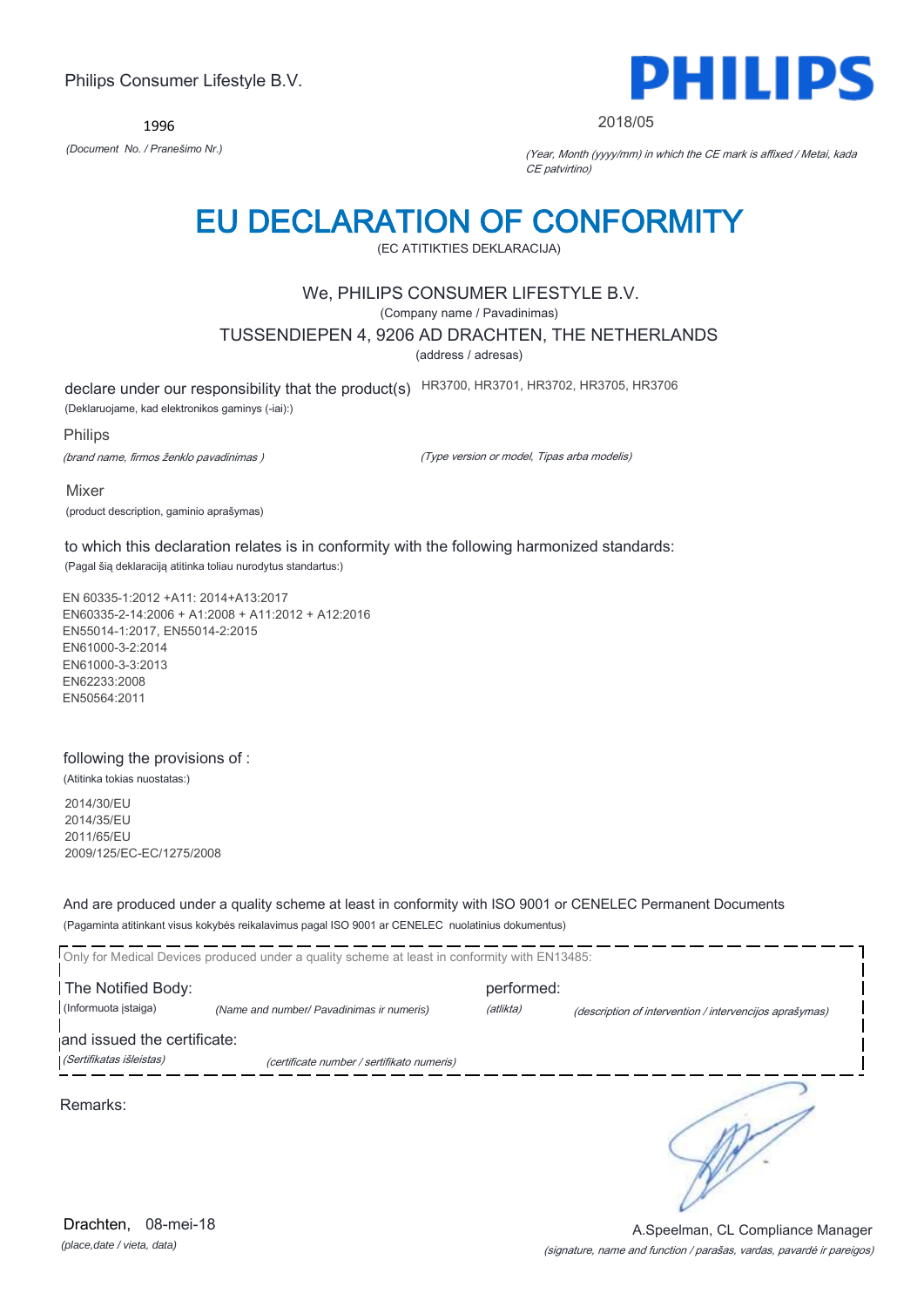1996



#### 2018/05

*(Document No. / Ziņojums Nr)* (Year, Month (yyyy/mm) in which the CE mark is affixed / Gads kurā CE zīme ieviesta)

## EU DECLARATION OF CONFORMITY

(EC deklarācija atbilstība)

## We, PHILIPS CONSUMER LIFESTYLE B.V.

(Company name / vārds)

TUSSENDIEPEN 4, 9206 AD DRACHTEN, THE NETHERLANDS

(address / adrese)

declare under our responsibility that the product(s) HR3700, HR3701, HR3702, HR3705, HR3706

(deklarēt zem vai atbildība ka, elektronisks produkts)

Philips

(brand name, fabrikas marka vārds)

(Type version or model, Tips, versija vai modelis)

Mixer (product description, produkta apraksts)

to which this declaration relates is in conformity with the following harmonized standards: (Kam ši deklarācija atbilst ir apliecināt ar sekojošiem saskaņotiem standartiem)

EN 60335-1:2012 +A11: 2014+A13:2017 EN60335-2-14:2006 + A1:2008 + A11:2012 + A12:2016 EN55014-1:2017, EN55014-2:2015 EN61000-3-2:2014 EN61000-3-3:2013 EN62233:2008 EN50564:2011

#### following the provisions of :

(Sekojot noteikumiem)

2014/30/EU 2014/35/EU 2011/65/EU 2009/125/EC-EC/1275/2008

And are produced under a quality scheme at least in conformity with ISO 9001 or CENELEC Permanent Documents (Tiek ražots zem kvalitātes sistēma kas ir apstiprināta ar ISO 9001 vai CENELEC pastāvošiem dokumentiem )

|                             | Only for Medical Devices produced under a quality scheme at least in conformity with EN13485: |            |                                                        |
|-----------------------------|-----------------------------------------------------------------------------------------------|------------|--------------------------------------------------------|
| The Notified Body:          |                                                                                               | performed: |                                                        |
| (Reģistrēta galvenā daļa)   | (Name and number/ vārds un numurs)                                                            | (paveikts) | (description of intervention / intervencijas apraksts) |
| and issued the certificate: |                                                                                               |            |                                                        |
| (Un izveido sertifikātu)    | (certificate number / sertifikāta numurs)                                                     |            |                                                        |
| Remarks:                    |                                                                                               |            |                                                        |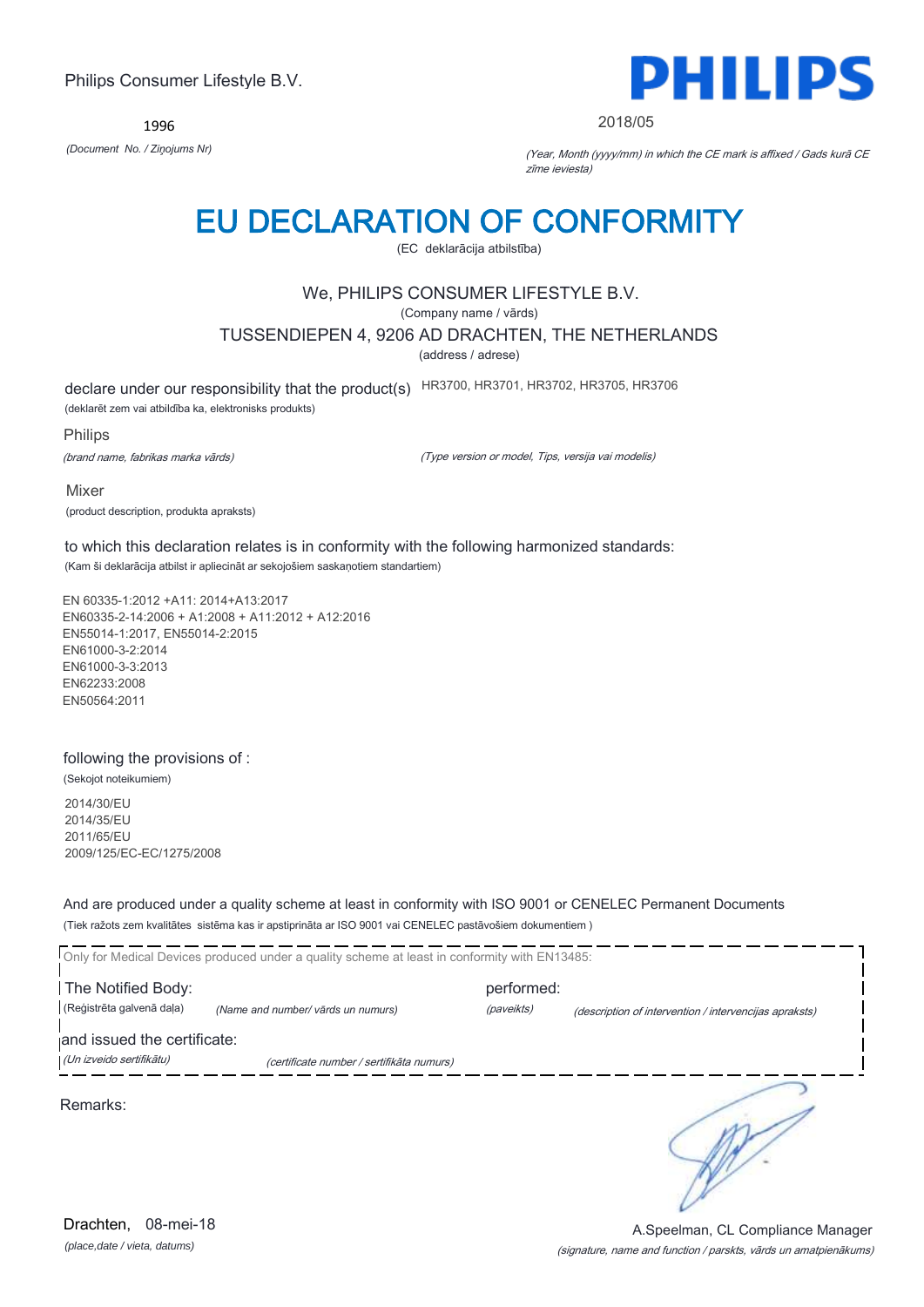1996



#### 2018/05

*(Document No. / Numer raportu)* (Year, Month (yyyy/mm) in which the CE mark is affixed / Rok, w którym oznakowanie CE zostało umieszczone na wyrobie)

# EU DECLARATION OF CONFORMITY

(DEKLARACJA ZGODNOŚCI UE)

### We, PHILIPS CONSUMER LIFESTYLE B.V.

(Company name / Nazwa)

TUSSENDIEPEN 4, 9206 AD DRACHTEN, THE NETHERLANDS

(address / adres)

declare under our responsibility that the product(s)

(Deklarujemy na naszą odpowiedzialność, że urządzeni(e/a) elektryczne)

Philips

(brand name, marka)

(Type version or model, Typ lub model)

HR3700, HR3701, HR3702, HR3705, HR3706

Mixer (product description, nazwa /opis produktu)

to which this declaration relates is in conformity with the following harmonized standards: (Do którego odnosi się niniejsza deklaracja jest zgodny z następującymi normami zharmonizowanymi)

EN 60335-1:2012 +A11: 2014+A13:2017 EN60335-2-14:2006 + A1:2008 + A11:2012 + A12:2016 EN55014-1:2017, EN55014-2:2015 EN61000-3-2:2014 EN61000-3-3:2013 EN62233:2008 EN50564:2011

### following the provisions of :

(Zgodnie z dyrektywami)

2014/30/EU 2014/35/EU 2011/65/EU 2009/125/EC-EC/1275/2008

And are produced under a quality scheme at least in conformity with ISO 9001 or CENELEC Permanent Documents (oraz został wyprodukowany zgodnie ze standardami jakościowymi takimi jak ISO9001 lub CENELEC Permanent Documents)

|                                                      | Only for Medical Devices produced under a quality scheme at least in conformity with EN13485: |            |                                                |
|------------------------------------------------------|-----------------------------------------------------------------------------------------------|------------|------------------------------------------------|
| The Notified Body:                                   |                                                                                               | performed: |                                                |
| (Jednostka certyfikująca)                            | (Name and number/ Nazwa i numer)                                                              | (wykonała) | (description of intervention / rodzaj badania) |
| and issued the certificate:<br>(i wydała certyfikat) | (certificate number / numer certyfikatu)                                                      |            |                                                |
| Remarks:                                             |                                                                                               |            |                                                |

*(place,date / miasto, data)* Drachten, 08-mei-18

#### (signature, name and function / podpis, imię i nazwisko oraz funkcja) A.Speelman, CL Compliance Manager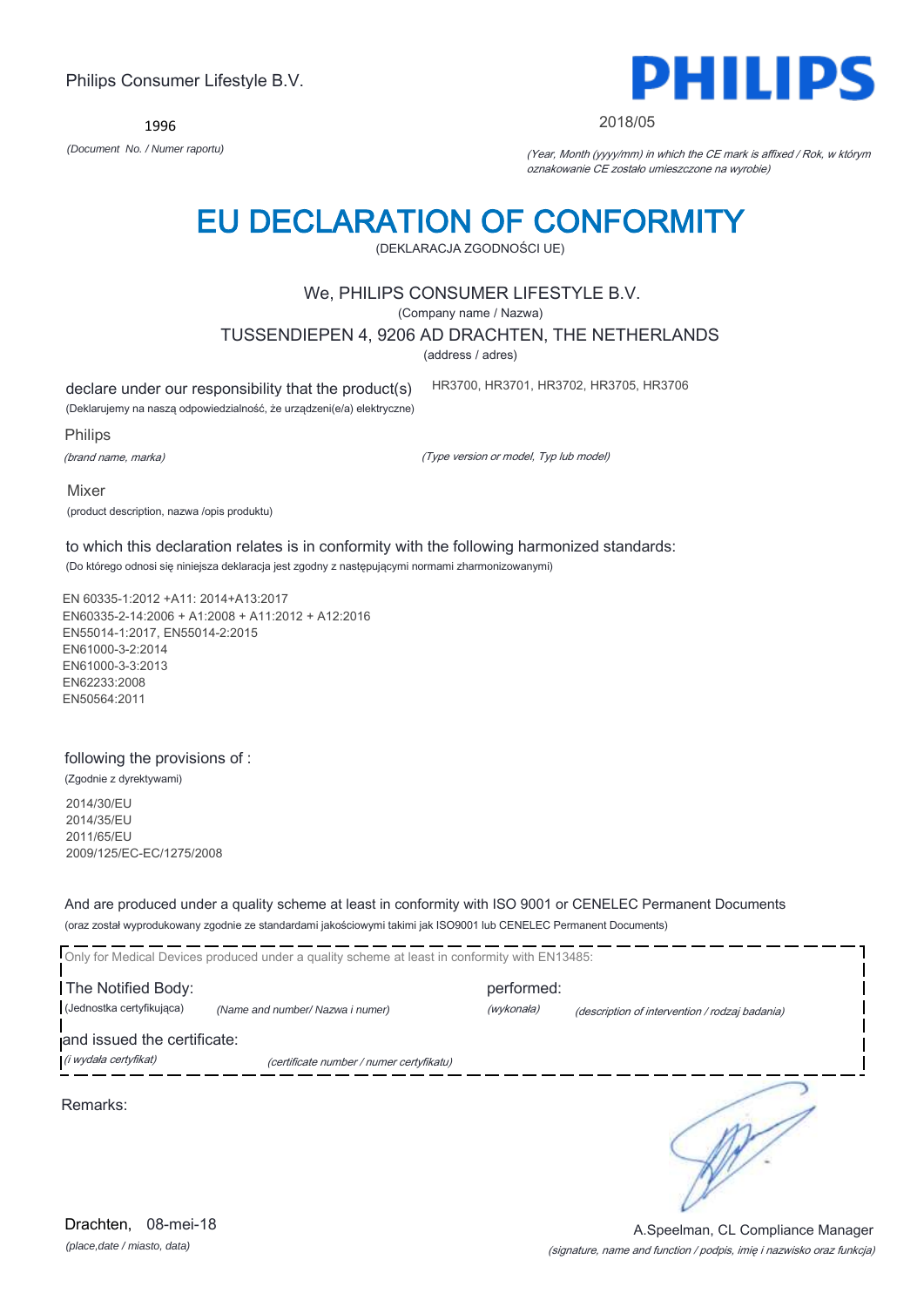1996



#### 2018/05

*(Document No. / Relatório No.)* (Year, Month (yyyy/mm) in which the CE mark is affixed / Ano em que a marca CE é afixada)

# EU DECLARATION OF CONFORMITY

(DECLARAÇÃODE CONFORMIDADE CE)

### We, PHILIPS CONSUMER LIFESTYLE B.V.

(Company name / Nome)

TUSSENDIEPEN 4, 9206 AD DRACHTEN, THE NETHERLANDS

(address)

declare under our responsibility that the product(s) HR3700, HR3701, HR3702, HR3705, HR3706

(Declara sob a sua responsabilidade que o(s) producto(s) eléctricos )

Philips

(brand name, nome da marca)

(Type version or model, Indicar versão ou modelo)

Mixer (product description, Descrição do produto)

to which this declaration relates is in conformity with the following harmonized standards: (Aqueles a quem esta declaração se derige, está em conformidade com as seguintes normas harmonizadas)

EN 60335-1:2012 +A11: 2014+A13:2017 EN60335-2-14:2006 + A1:2008 + A11:2012 + A12:2016 EN55014-1:2017, EN55014-2:2015 EN61000-3-2:2014 EN61000-3-3:2013 EN62233:2008 EN50564:2011

### following the provisions of :

(Na sequência do disposto em:) 2014/30/EU

2014/35/EU 2011/65/EU 2009/125/EC-EC/1275/2008

And are produced under a quality scheme at least in conformity with ISO 9001 or CENELEC Permanent Documents (E são produzidos sob um regime de qualidade, pelo menos, em conformidade com a norma ISO 9001 ou Documentos Permanentes CENELEC)

|                             | Only for Medical Devices produced under a quality scheme at least in conformity with EN13485: |             |                                                          |
|-----------------------------|-----------------------------------------------------------------------------------------------|-------------|----------------------------------------------------------|
| The Notified Body:          |                                                                                               | performed:  |                                                          |
| (O organismo notificado)    | (Name and number/Nome e número)                                                               | (realizada) | (description of intervention / descrição da intervenção) |
| and issued the certificate: |                                                                                               |             |                                                          |
| (E emitido o certificado)   | (certificate number / certificado número)                                                     |             |                                                          |
|                             |                                                                                               |             |                                                          |

Remarks:

*(place,date / local, data)* Drachten, 08-mei-18

#### (signature, name and function / assinatura, nome e função) A.Speelman, CL Compliance Manager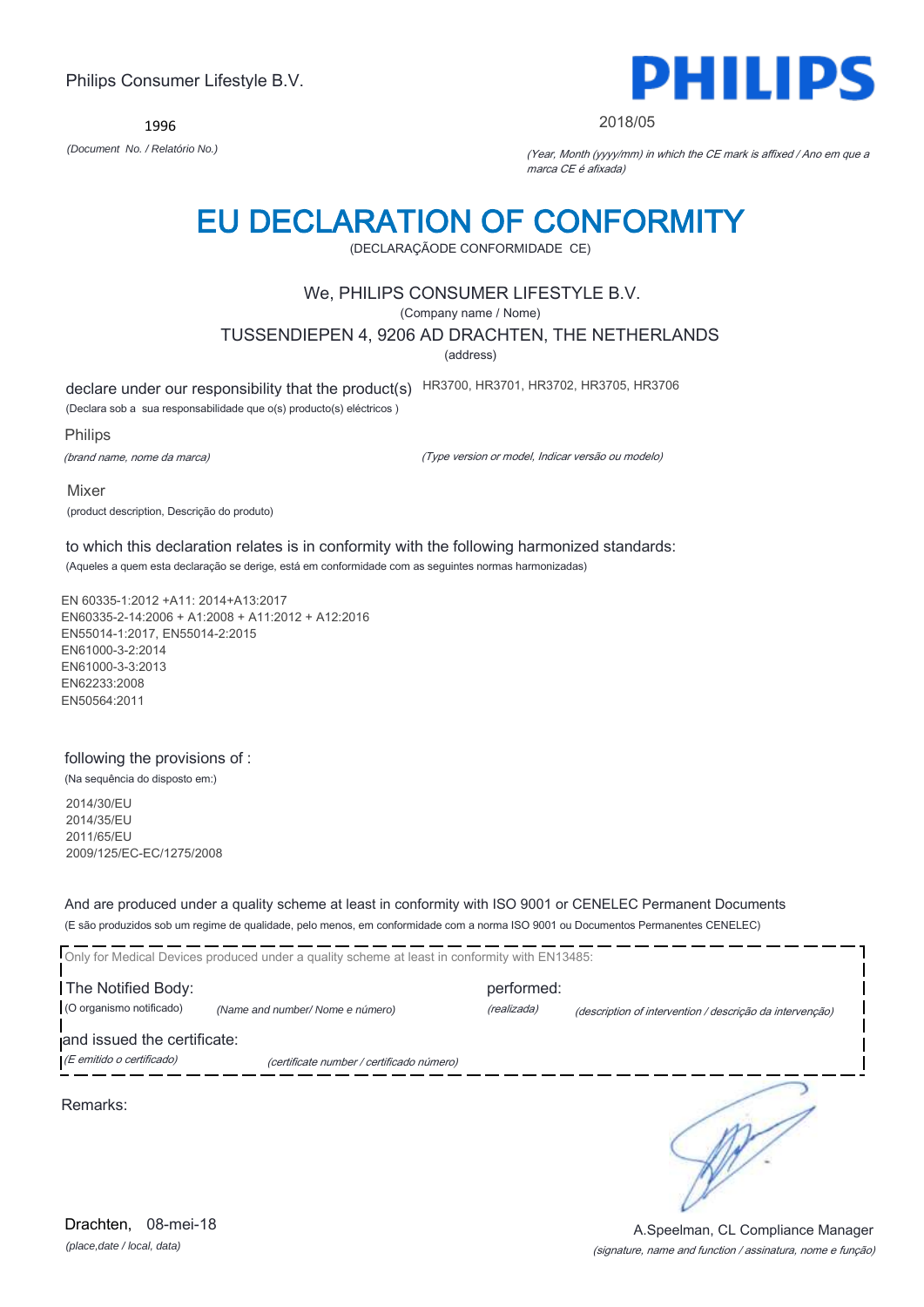1996



#### 2018/05

*(Document No. / Nr. raport)* (Year, Month (yyyy/mm) in which the CE mark is affixed / Anul în care este aplicat marcajul CE)

# EU DECLARATION OF CONFORMITY

(DECLARAŢIE DE CONFORMITATE CE)

## We, PHILIPS CONSUMER LIFESTYLE B.V.

(Company name / Nume)

TUSSENDIEPEN 4, 9206 AD DRACHTEN, THE NETHERLANDS

(address / adresă)

declare under our responsibility that the product(s) HR3700, HR3701, HR3702, HR3705, HR3706

(Declarăm pe proprie răspundere că produsul (produsele) electric(e))

Philips

(brand name, marca)

(Type version or model, Tip sau model)

Mixer (product description, descriere produs)

to which this declaration relates is in conformity with the following harmonized standards: (La care se referă această declaraţie, este in conformitate cu următoarele standarde armonizate)

EN 60335-1:2012 +A11: 2014+A13:2017 EN60335-2-14:2006 + A1:2008 + A11:2012 + A12:2016 EN55014-1:2017, EN55014-2:2015 EN61000-3-2:2014 EN61000-3-3:2013 EN62233:2008 EN50564:2011

### following the provisions of :

(În conformitate cu dispoziţiile directivelor)

2014/30/EU 2014/35/EU 2011/65/EU 2009/125/EC-EC/1275/2008

And are produced under a quality scheme at least in conformity with ISO 9001 or CENELEC Permanent Documents (Şi sunt fabricate după o schemă de calitate conformă cel puţin cu standardul ISO 9001 sau Documentele Permanente CENELEC)

|                             | Only for Medical Devices produced under a quality scheme at least in conformity with EN13485: |              |                                                         |
|-----------------------------|-----------------------------------------------------------------------------------------------|--------------|---------------------------------------------------------|
| The Notified Body:          |                                                                                               | performed:   |                                                         |
| (Organismul notificat)      | (Name and number/Nume si număr)                                                               | (a efectuat) | (description of intervention / descrierea interventiei) |
| and issued the certificate: |                                                                                               |              |                                                         |
| (Și a emis certificatul)    | (certificate number / Numărul certificatului)                                                 |              |                                                         |
|                             |                                                                                               |              |                                                         |

Remarks:

*(place,date / locul, data)* Drachten, 08-mei-18

### (signature, name and function / semnătura, nume şi funcţie) A.Speelman, CL Compliance Manager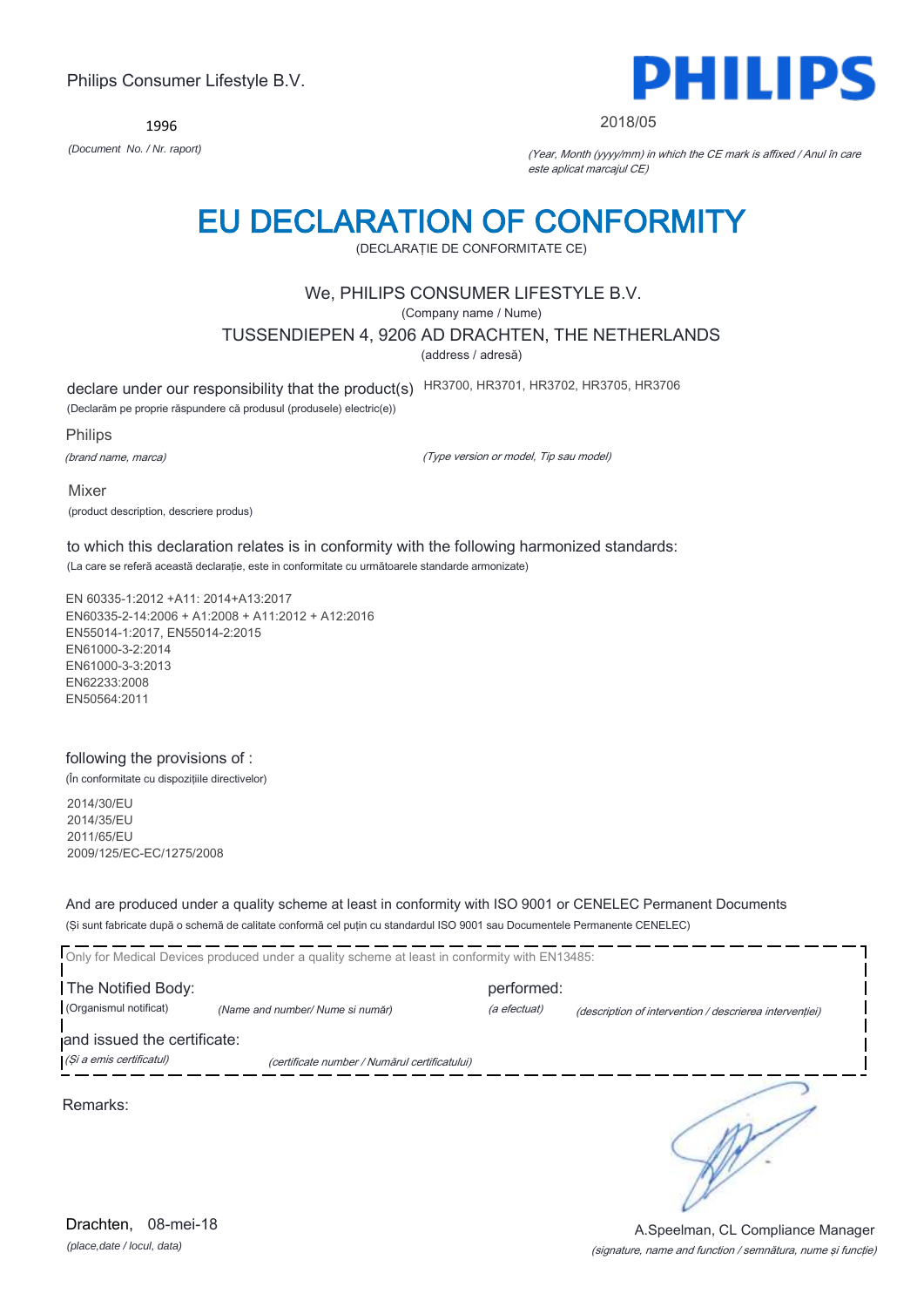1996



#### 2018/05

*(Document No. / Номер протокола)* (Year, Month (yyyy/mm) in which the CE mark is affixed / Год начала маркировки знаком CE)

## EU DECLARATION OF CONFORMITY

(CE Декларация о соответствии)

### We, PHILIPS CONSUMER LIFESTYLE B.V.

(Company name / Юридическое имя)

TUSSENDIEPEN 4, 9206 AD DRACHTEN, THE NETHERLANDS

(address / адрес)

declare under our responsibility that the product(s):

(Декларируем под нашу ответственность, что электрическая продукция)

Philips

(brand name, торговая марка)

(Type version or model, тип, модель)

HR3700, HR3701, HR3702, HR3705, HR3706

Mixer (product description, описание продукции)

to which this declaration relates is in conformity with the following harmonized standards: (указанная в данной декларации, соответствует требованиям следующих стандартов:)

EN 60335-1:2012 +A11: 2014+A13:2017 EN60335-2-14:2006 + A1:2008 + A11:2012 + A12:2016 EN55014-1:2017, EN55014-2:2015 EN61000-3-2:2014 EN61000-3-3:2013 EN62233:2008 EN50564:2011

### following the provisions of :

(В соответствие с положениями:)

2014/30/EU 2014/35/EU 2011/65/EU 2009/125/EC-EC/1275/2008

And are produced under a quality scheme at least in conformity with ISO 9001 or CENELEC Permanent Documents (по крайней мере, в соответствии с ISO 9001 или)

Only for Medical Devices produced under a quality scheme at least in conformity with EN13485: The Notified Body: example and performed: (Нотифицированный Орган) *(Name and number/ Название и номер)* (проверил(а)) (description of intervention / описание проверки) and issued the certificate: **.**<br>При выпустил(а) сертификат) при сеrtificate number / номер сертификата) ∍ Remarks:

*(place,date / место, дата)* Drachten, 08-mei-18

#### (signature, name and function / подпись, имя и должность) A.Speelman, CL Compliance Manager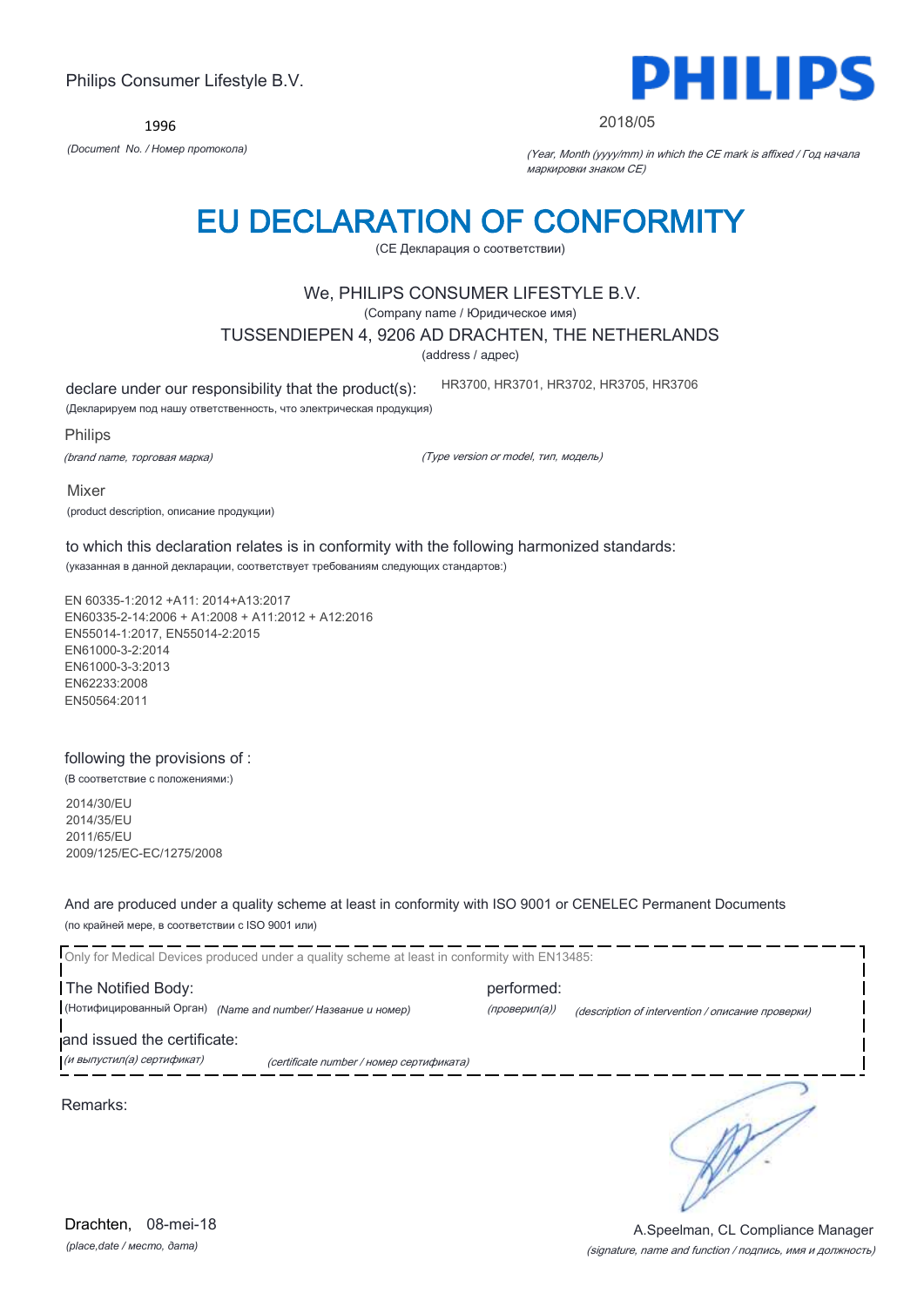1996



#### 2018/05

*(Document No. / Správa č.)* (Year, Month (yyyy/mm) in which the CE mark is affixed / Rok v ktorom je opatrený znakom CE)

## EU DECLARATION OF CONFORMITY

(Rok v ktorom je opatrený znakom CE)

## We, PHILIPS CONSUMER LIFESTYLE B.V.

(Company name / Meno )

TUSSENDIEPEN 4, 9206 AD DRACHTEN, THE NETHERLANDS

(address / adresa)

declare under our responsibility that the product(s) HR3700, HR3701, HR3702, HR3705, HR3706

(Prehlasujeme na svoju zodpovednosť, že elektrický výrobok(y))

Philips

(brand name, názov značky)

(Type version or model, Typové označenie alebo model)

Mixer (product description, opis prístroja)

to which this declaration relates is in conformity with the following harmonized standards: (Na ktorý sa toto vyhlásenie vzťahuje, je v zhode s nasledujúcimi harmonizovanými normami)

EN 60335-1:2012 +A11: 2014+A13:2017 EN60335-2-14:2006 + A1:2008 + A11:2012 + A12:2016 EN55014-1:2017, EN55014-2:2015 EN61000-3-2:2014 EN61000-3-3:2013 EN62233:2008 EN50564:2011

### following the provisions of :

(V nadväznosti na ustanovenia)

2014/30/EU 2014/35/EU 2011/65/EU 2009/125/EC-EC/1275/2008

And are produced under a quality scheme at least in conformity with ISO 9001 or CENELEC Permanent Documents (A sú vyrobené systémom kvality minimálne v súlade s normou ISO 9001 alebo CENELEC dokumentmi)

Only for Medical Devices produced under a quality scheme at least in conformity with EN13485: The Notified Body: example and the performed: (Notifikovaný orgán) *(Name and number/ Názov a číslo)* (vykonal) (description of intervention / opis zásahu) and issued the certificate: (A vydal osvedčenie) (certificate number / číslo osvedčenia) ∍ Remarks:

*(place,date / miesto, dátum)* Drachten, 08-mei-18

#### (signature, name and function / podpis, meno a funkcia) A.Speelman, CL Compliance Manager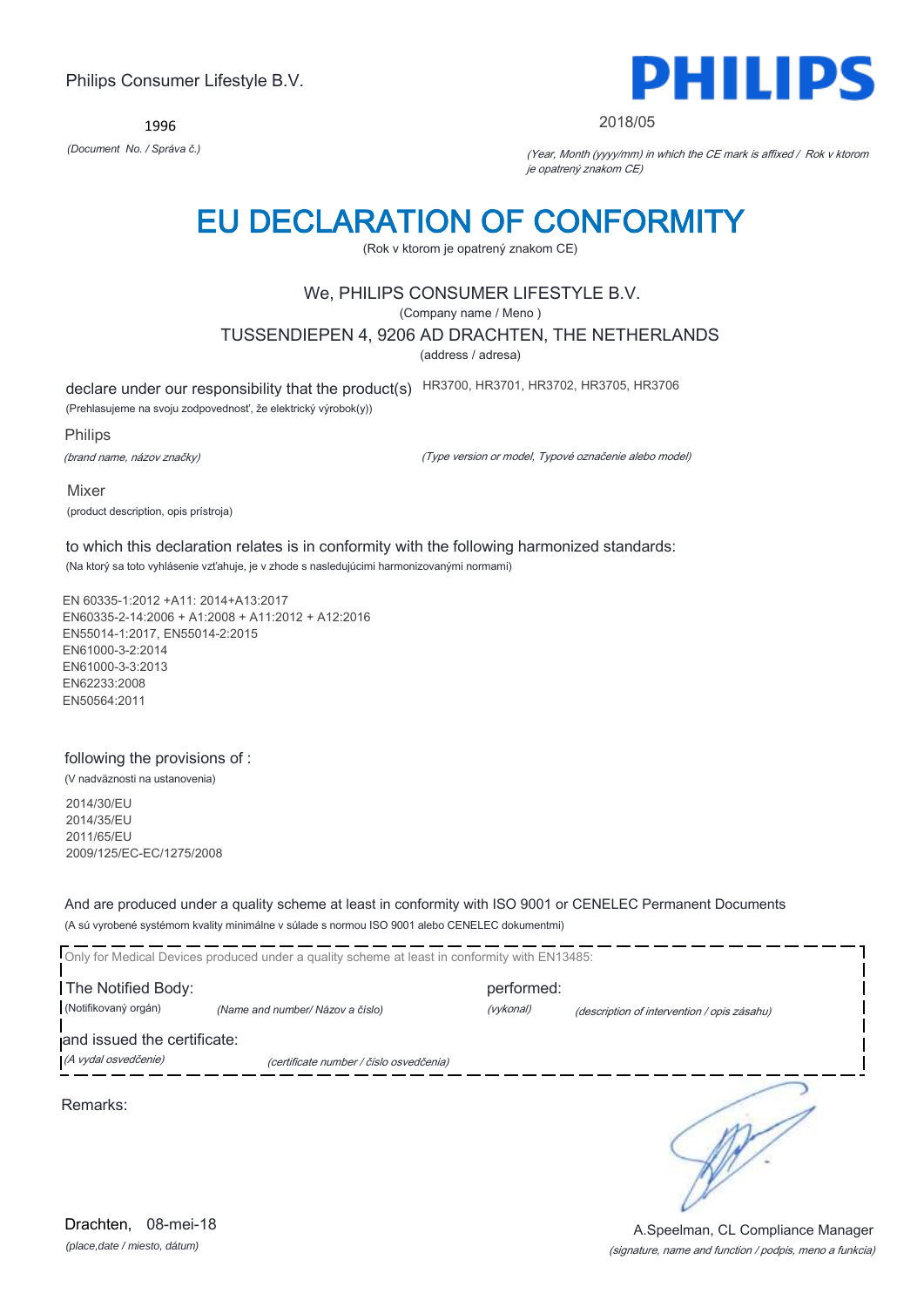1996



#### 2018/05

*(Document No. / Številka poročila)* (Year, Month (yyyy/mm) in which the CE mark is affixed / Leto namstitve CE znaka)

## EU DECLARATION OF CONFORMITY

(Izjava o skladnosti)

## We, PHILIPS CONSUMER LIFESTYLE B.V.

(Company name / Ime)

TUSSENDIEPEN 4, 9206 AD DRACHTEN, THE NETHERLANDS

(address / Naslov)

declare under our responsibility that the product(s) HR3700, HR3701, HR3702, HR3705, HR3706

(S polno odgovornostjo izjavljamo)

Philips

(brand name, Ime znamke)

(Type version or model, Tip, verzija ali model)

Mixer (product description, Opis proizvoda)

to which this declaration relates is in conformity with the following harmonized standards: (Na katerega se nanaša ta izjava je skladen z naslednjimi harmoniziranimi standardi)

EN 60335-1:2012 +A11: 2014+A13:2017 EN60335-2-14:2006 + A1:2008 + A11:2012 + A12:2016 EN55014-1:2017, EN55014-2:2015 EN61000-3-2:2014 EN61000-3-3:2013 EN62233:2008 EN50564:2011

### following the provisions of :

(V skladu z naslednjimi odločbami)

2014/30/EU 2014/35/EU 2011/65/EU 2009/125/EC-EC/1275/2008

And are produced under a quality scheme at least in conformity with ISO 9001 or CENELEC Permanent Documents (In so proizvedeni v skladu s shemo kakovosti najmanj v skladu z ISO 9001 ali CENELEC stalnimi dokumenti)

|                             | Only for Medical Devices produced under a quality scheme at least in conformity with EN13485: |            |                                             |
|-----------------------------|-----------------------------------------------------------------------------------------------|------------|---------------------------------------------|
| The Notified Body:          |                                                                                               | performed: |                                             |
| (Priglašeno organ)          | (Name and number/ Ime in številka)                                                            | (Izvršeno) | (description of intervention / Opis ukrepa) |
| and issued the certificate: |                                                                                               |            |                                             |
| (Izdaja certifikat)         | (certificate number / Številka certifikata)                                                   |            |                                             |
| Remarks:                    |                                                                                               |            |                                             |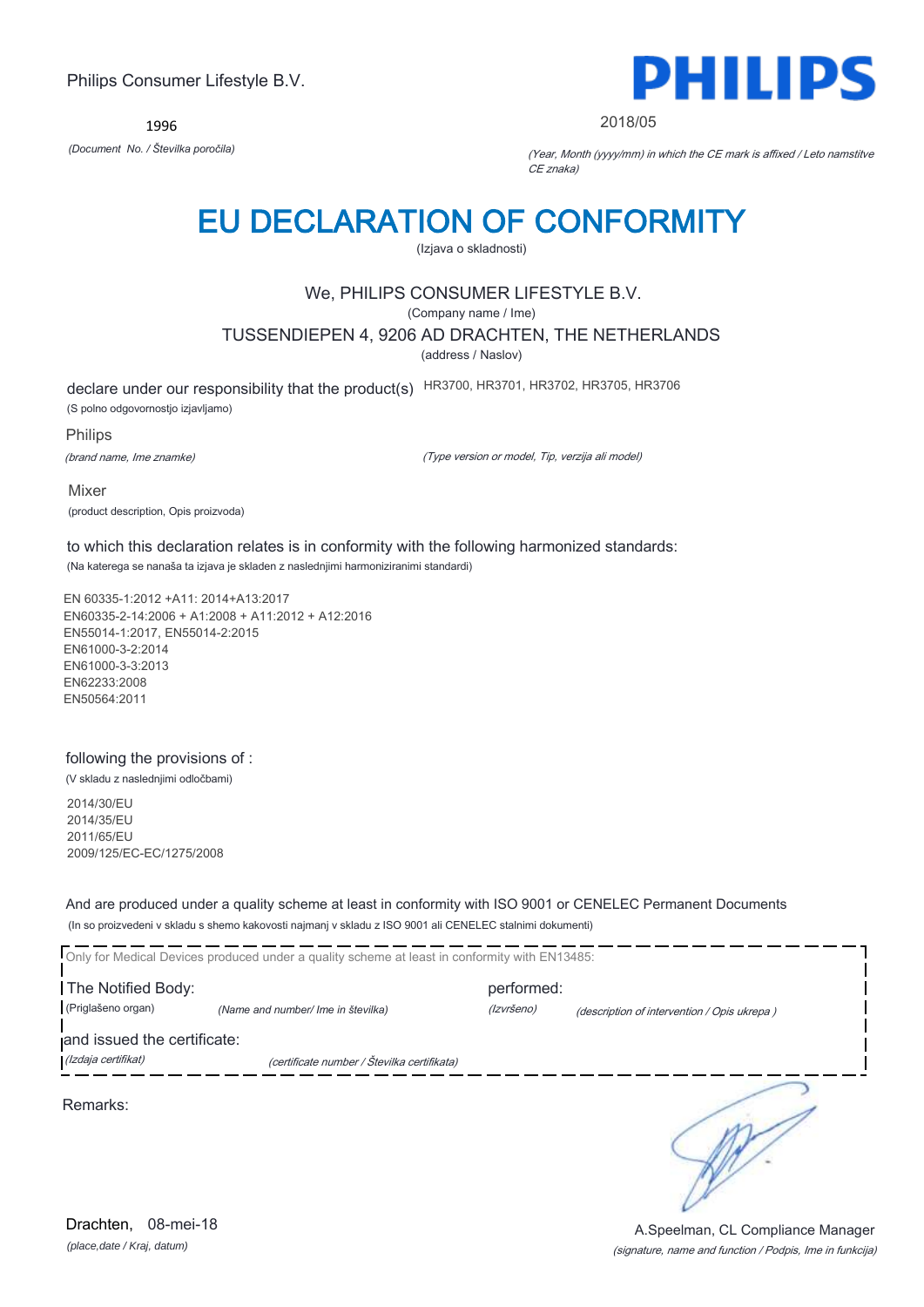1996



#### 2018/05

*(Document No. / Döküman Numarası)* (Year, Month (yyyy/mm) in which the CE mark is affixed / CE İbaresinin eklendiği yıl (yyyy/aa))

## EU DECLARATION OF CONFORMITY

(EU UYGUNLUK BEYANI)

### PHILIPS CONSUMER LIFESTYLE B.V.

(Company name / İmalatçının ismi)

TUSSENDIEPEN 4, 9206 AD DRACHTEN, THE NETHERLANDS

(address / İmalatçının adresi )

This declaration of conformity is issued under the sole responsibility of the manufacturer (Bu uygunluk beyanı yalnızca imalatçının kendi sorumluluğu altında düzenlenir) Philips

(brand name, İsim )

(Type version or model, Tip veya model)

HR3700, HR3701, HR3702, HR3705, HR3706

Mixer

(product description, Ürün Açıklamas )

to which this declaration relates is in conformity with the following harmonized standards: (aşağıda belirtilen ilgili standartların gerektirdiği uygunluğa sahip olduğunu beyan ederiz)

EN 60335-1:2012 +A11: 2014+A13:2017 EN60335-2-14:2006 + A1:2008 + A11:2012 + A12:2016 EN55014-1:2017, EN55014-2:2015 EN61000-3-2:2014 EN61000-3-3:2013 EN62233:2008 EN50564:2011

### following the provisions of :

(Yasal hükümler şu şekildedir:)

2014/30/EU 2014/35/EU 2011/65/EU 2009/125/EC-EC/1275/2008

And are produced under a quality scheme at least in conformity with ISO 9001 or CENELEC Permanent Documents (En az ISO 9001 veya CENELEC Daimi Belgelerine uygun kalite şemasına binaen mevcut ürünlerdir)

Only for Medical Devices produced under a quality scheme at least in conformity with EN13485: The Notified Body: performed: (Yetkili Kurul) *(Name and number/ Isin ve numara)* (yerine getirmiştir) (description of intervention /müdahalenin tanımı ) and issued the certificate:

(sertifikayı düzenlemiştir) (certificate number / sertifika numarası)

Remarks:

*(place,date / Yer ve tarih )* Drachten, 08-mei-18

∋

(signature, name and function / İmza, isim ve görevi) A.Speelman, CL Compliance Manager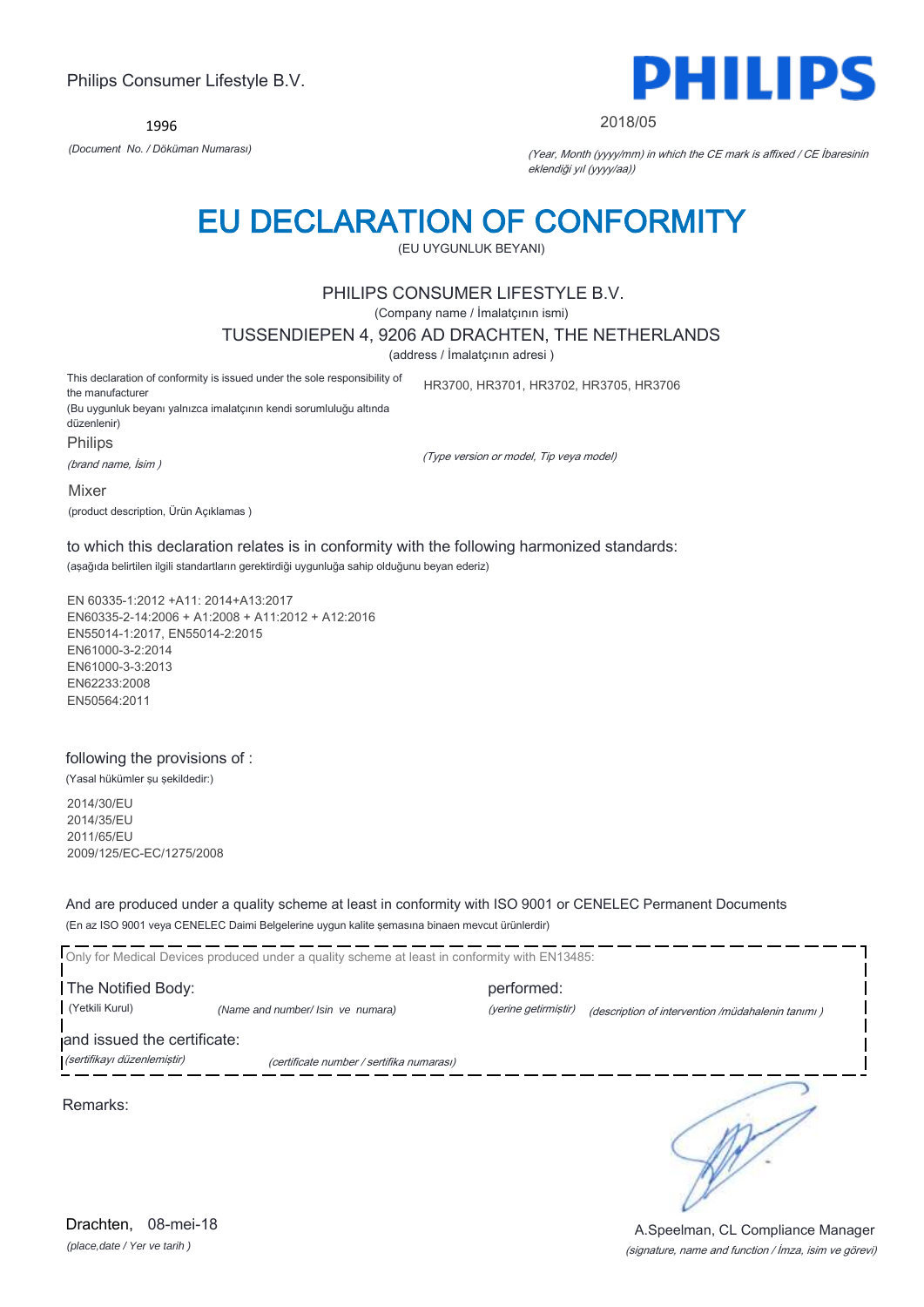1996



#### 2018/05

*(Document No. / Broj izvještaja)* (Year, Month (yyyy/mm) in which the CE mark is affixed / Godina ishođenja CE oznake)

## EU DECLARATION OF CONFORMITY

(Izjava o sukladnosti)

## We, PHILIPS CONSUMER LIFESTYLE B.V.

(Company name / Ime)

TUSSENDIEPEN 4, 9206 AD DRACHTEN, THE NETHERLANDS

(address / Adresa)

declare under our responsibility that the product(s) HR3700, HR3701, HR3702, HR3705, HR3706

(Odgovorno izjavljujemo da je elektični uređaj(i))

Philips

(brand name, Naziv robne marke)

(Type version or model, Tipska oznaka ili model)

Mixer (product description, opis proizvoda)

to which this declaration relates is in conformity with the following harmonized standards: (Na koje se ova izjava odnosi zadovoljava sljedeće usklađene norme)

EN 60335-1:2012 +A11: 2014+A13:2017 EN60335-2-14:2006 + A1:2008 + A11:2012 + A12:2016 EN55014-1:2017, EN55014-2:2015 EN61000-3-2:2014 EN61000-3-3:2013 EN62233:2008 EN50564:2011

#### following the provisions of :

(Slijedom odredbi:)

2014/30/EU 2014/35/EU 2011/65/EU 2009/125/EC-EC/1275/2008

And are produced under a quality scheme at least in conformity with ISO 9001 or CENELEC Permanent Documents (najmanje u skladu sa normom ISO 9001 ili)

| Only for Medical Devices produced under a quality scheme at least in conformity with EN13485: |                                     |            |                                                   |  |
|-----------------------------------------------------------------------------------------------|-------------------------------------|------------|---------------------------------------------------|--|
| The Notified Body:                                                                            |                                     | performed: |                                                   |  |
| (Nadležno tijelo)                                                                             | (Name and number/ Ime i broj)       | (Izveden)  | (description of intervention / Opis intervencije) |  |
| and issued the certificate:                                                                   |                                     |            |                                                   |  |
| (l izdana je potvrda)                                                                         | (certificate number / Broj potvrde) |            |                                                   |  |
| Remarks:                                                                                      |                                     |            |                                                   |  |

*(place,date / Mjesto ,datum)* Drachten, 08-mei-18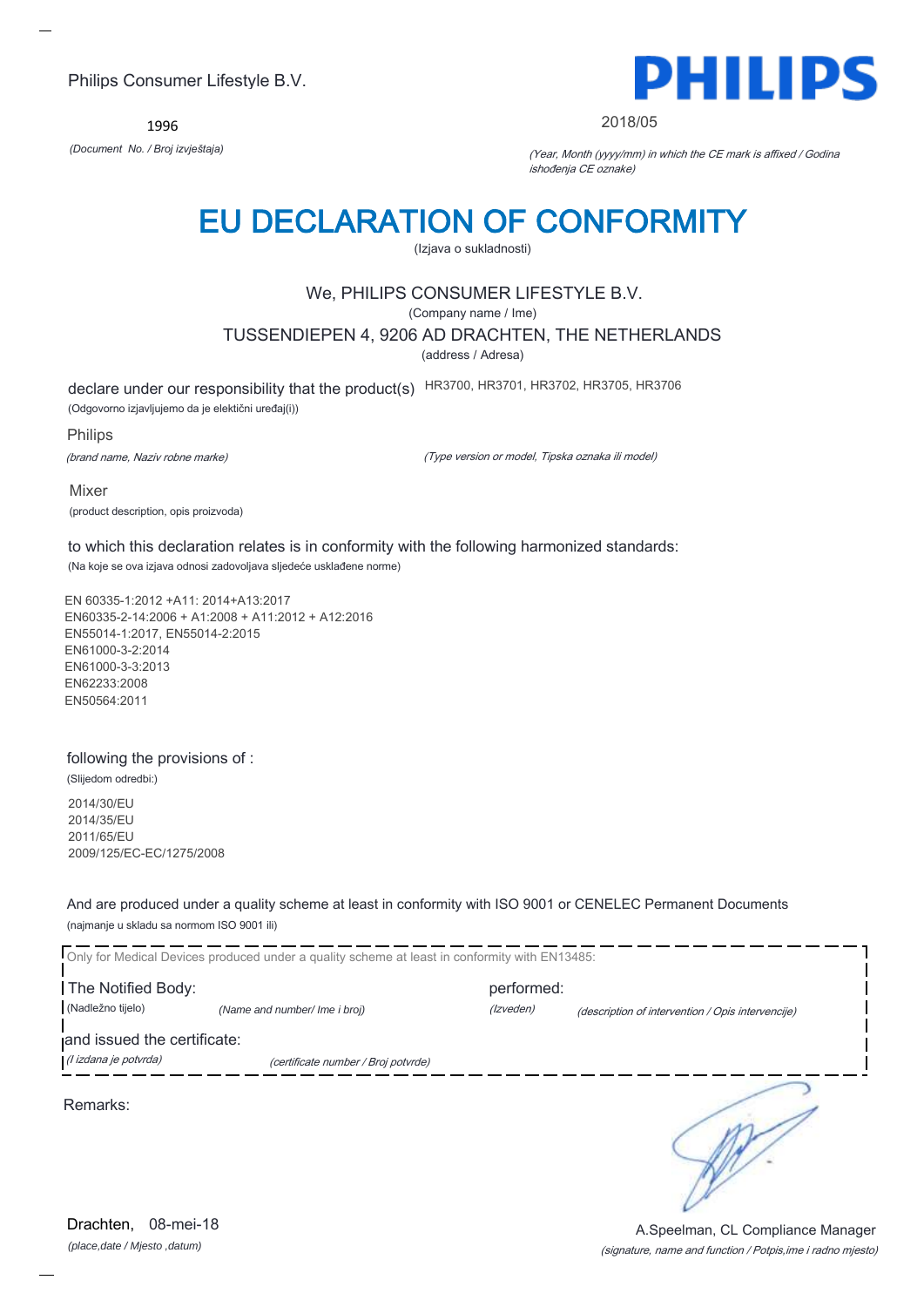1996



#### 2018/05

*(Document No. / Αρ. έκθεσης)* (Year, Month (yyyy/mm) in which the CE mark is affixed / Έτος επικόλλησης του σήματος συμμόρφωσης CE)

# EU DECLARATION OF CONFORMITY

(ΔΗΛΩΣΗ ΣΥΜΜΟΡΦΩΣΗΣ CE)

## We, PHILIPS CONSUMER LIFESTYLE B.V.

(Company name / Επωνυμία)

TUSSENDIEPEN 4, 9206 AD DRACHTEN, THE NETHERLANDS

(address / Διεύθυνση)

declare under our responsibility that the product(s) HR3700, HR3701, HR3702, HR3705, HR3706

(Δηλώνουμε υπεύθυνα ότι το ηλεκτρολογικό προϊόν/ προϊόντα)

Philips

(brand name, ονομασία μάρκας)

(Type version or model, Τύπος έκδοσης ή μοντέλο)

Mixer

(product description, περιγραφή προϊόντος)

to which this declaration relates is in conformity with the following harmonized standards: (στο οποίο/ στα οποία αφορά η παρούσα δήλωση συμμορφούται/ συμμορφούνται με τα εξής εναρμονισμένα πρότυπα)

EN 60335-1:2012 +A11: 2014+A13:2017 EN60335-2-14:2006 + A1:2008 + A11:2012 + A12:2016 EN55014-1:2017, EN55014-2:2015 EN61000-3-2:2014 EN61000-3-3:2013 EN62233:2008 EN50564:2011

### following the provisions of :

(Σύμφωνα με τις διατάξεις των οδηγιών)

2014/30/EU 2014/35/EU 2011/65/EU 2009/125/EC-EC/1275/2008

And are produced under a quality scheme at least in conformity with ISO 9001 or CENELEC Permanent Documents

(Και παράγεται/ παράγονται σύμφωνα με ένα ποιοτικό πρόγραμμα που συμμορφούται, κατ'ελάχιστον, με το πρότυπο ISO 9001 ή με τα Μόνιμα Έγγραφα Τεκμηρίωσης της CENELEC)

|                                                               | Only for Medical Devices produced under a quality scheme at least in conformity with EN13485: |                           |                                                      |
|---------------------------------------------------------------|-----------------------------------------------------------------------------------------------|---------------------------|------------------------------------------------------|
| The Notified Body:<br>(Ο ειδοποιηθείς οργανισμός)             | (Name and number/ Ονομασία και αριθμός)                                                       | performed:<br>(διεξήγαγε) | (description of intervention / περιγραφή παρέμβασης) |
| and issued the certificate:<br>(Και εξέδωσε το πιστοποιητικό) | (certificate number / αριθμός πιστοποιητικού)                                                 |                           |                                                      |
| Remarks:                                                      |                                                                                               |                           |                                                      |
|                                                               |                                                                                               |                           |                                                      |

*(place,date / τόπος, ημερομηνία)* Drachten, 08-mei-18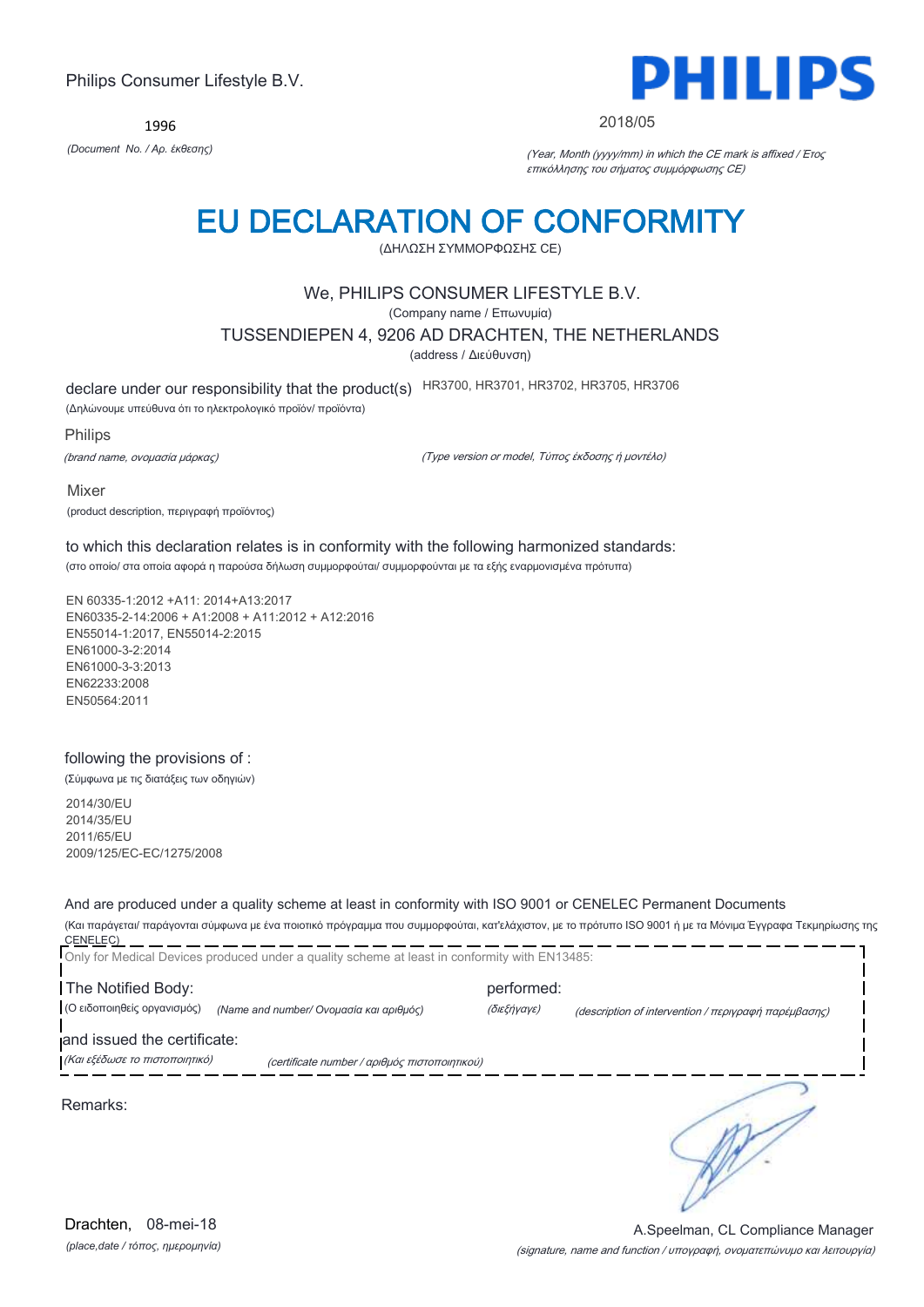1996



#### 2018/05

*(Document No. / Документ №)* (Year, Month (yyyy/mm) in which the CE mark is affixed / Година на поставяне на CE маркировката)

## EU DECLARATION OF CONFORMITY

(CE Декларация за съответствие)

## We, PHILIPS CONSUMER LIFESTYLE B.V.

(Company name / Име )

TUSSENDIEPEN 4, 9206 AD DRACHTEN, THE NETHERLANDS

(address / адрес)

declare under our responsibility that the product(s) HR3700, HR3701, HR3702, HR3705, HR3706

(Декларираме на наша отговорност, че електрическият(те) уред(и):

#### Philips

(Brand name, търговска марка)

(Type version or model, Серия или модел)

Mixer

(product description, описание на продукта(ите))

to which this declaration relates is in conformity with the following harmonized standards:

(Към който(които) се отнася тази декларация е(са) в съответствие със следните установени стандарти)

EN 60335-1:2012 +A11: 2014+A13:2017 EN60335-2-14:2006 + A1:2008 + A11:2012 + A12:2016 EN55014-1:2017, EN55014-2:2015 EN61000-3-2:2014 EN61000-3-3:2013 EN62233:2008 EN50564:2011

### following the provisions of :

(В съответствие с директиви:)

2014/30/EU 2014/35/EU 2011/65/EU 2009/125/EC-EC/1275/2008

And are produced under a quality scheme at least in conformity with ISO 9001 or CENELEC Permanent Documents (и са произведени под система за качествен контрол най-малко в съответствие с ISO 9001 или)

| Only for Medical Devices produced under a quality scheme at least in conformity with EN13485: |                                             |            |                                                        |  |
|-----------------------------------------------------------------------------------------------|---------------------------------------------|------------|--------------------------------------------------------|--|
| The Notified Body:                                                                            |                                             | performed: |                                                        |  |
| (Известяващата институция)                                                                    | (Name and number/ Име и номер)              | (извърши)  | (description of intervention / описание на проверката) |  |
| and issued the certificate:                                                                   |                                             |            |                                                        |  |
| (И издаде сертификат)                                                                         | (certificate number / номер на сертификата) |            |                                                        |  |
| Remarks:                                                                                      |                                             |            |                                                        |  |

*(place,date / място, дата)* Drachten, 08-mei-18